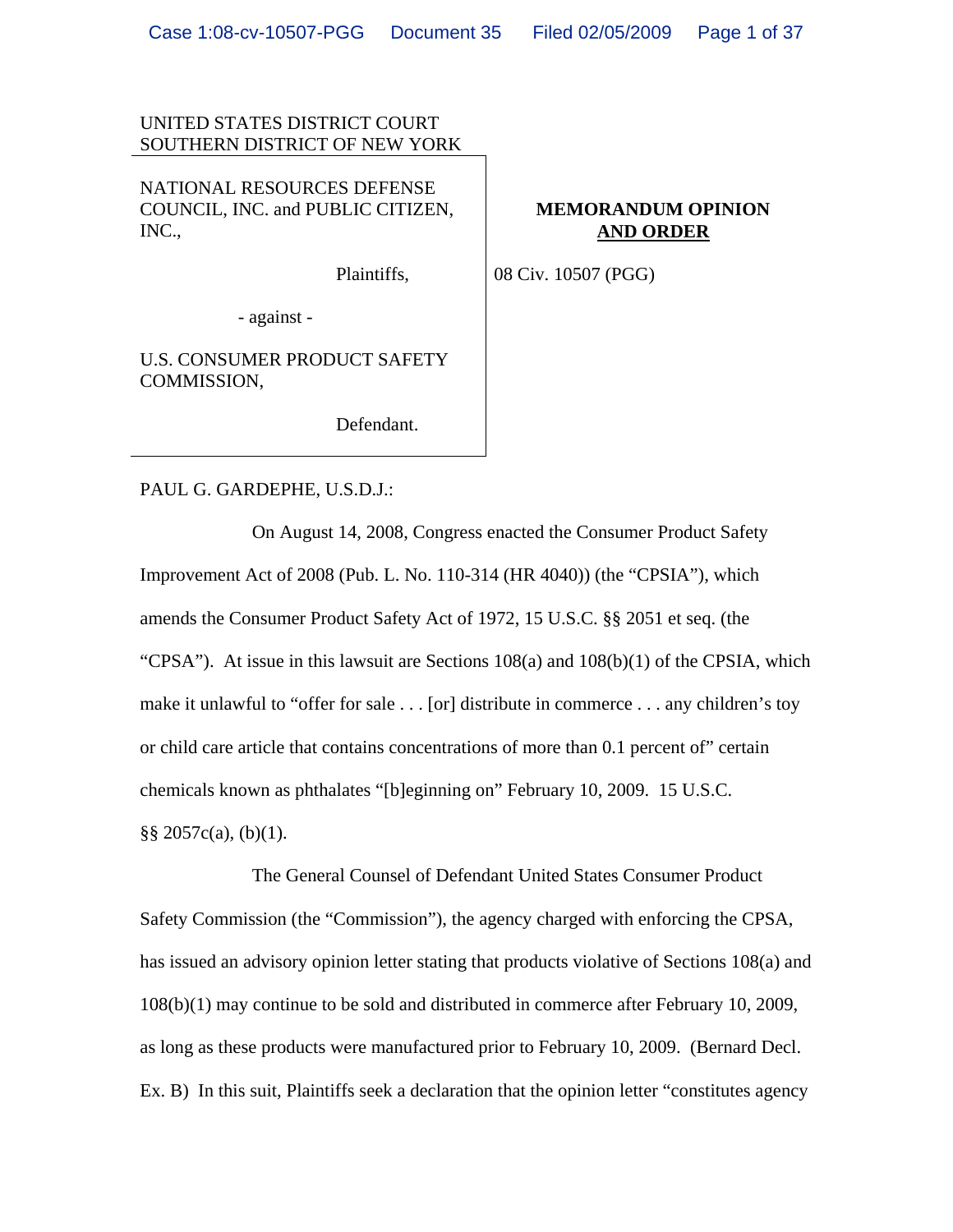action not in accordance with law in violation of the [Administrative Procedure Act], 5 U.S.C. §§ 702, 704, and 706(2)(A), and the CPSA, 15 U.S.C. § 2057c, as amended by the CPSIA." (Cmplt. ¶¶ 27-29) The parties have filed cross-motions for summary judgment on Plaintiffs' claim. (Docket Nos. 12 and 13)

### **DISCUSSION**

# **I. BACKGROUND**

 $\overline{a}$ 

### **A. Phthalates and Section 108 of the CPSIA**

Phthalates are a class of chemicals used to soften plastics and are commonly found in children's toys and other products, including in bath toys, books, teethers, bibs, dolls, plastic figures, and other plastic toys.<sup>[1](#page-1-0)</sup> (Pltf. Rule 56.1) Statement ¶ 8) Phthalates leach steadily from the materials to which they are added, and may be absorbed through the mouth or skin. (Id.  $\parallel$  8; Janssen Decl.  $\parallel$  12, 23) Phthalates have also been shown to leach from products and bind to dust particles that can be inhaled or ingested. (Id.; Janssen Decl. ¶ 23)

Scientific studies show that phthalates can have a variety of toxic effects. For example, phthalates interfere with the production of the steroid sex hormones, including testosterone. (Janssen Decl. ¶¶ 14-15) Interference with reproductive hormones has been associated in males with alterations in the onset of puberty, poor sperm quality, infertility, and testicular cancer. (Id.  $\P$  15, 18) Animal studies indicate that exposure to phthalates in utero can cause birth defects to genitalia. (Id. ¶ 19) Animal studies also link certain phthalates to alterations in female sex hormones

<span id="page-1-0"></span><sup>&</sup>lt;sup>1</sup> The facts concerning phthalates are drawn from Plaintiffs' Statement of Undisputed Material Facts and the December 9, 2008 Declaration of Sarah Janssen, M.D., Ph.D., M.P.H. The Commission has not contested these facts for purposes of this proceeding.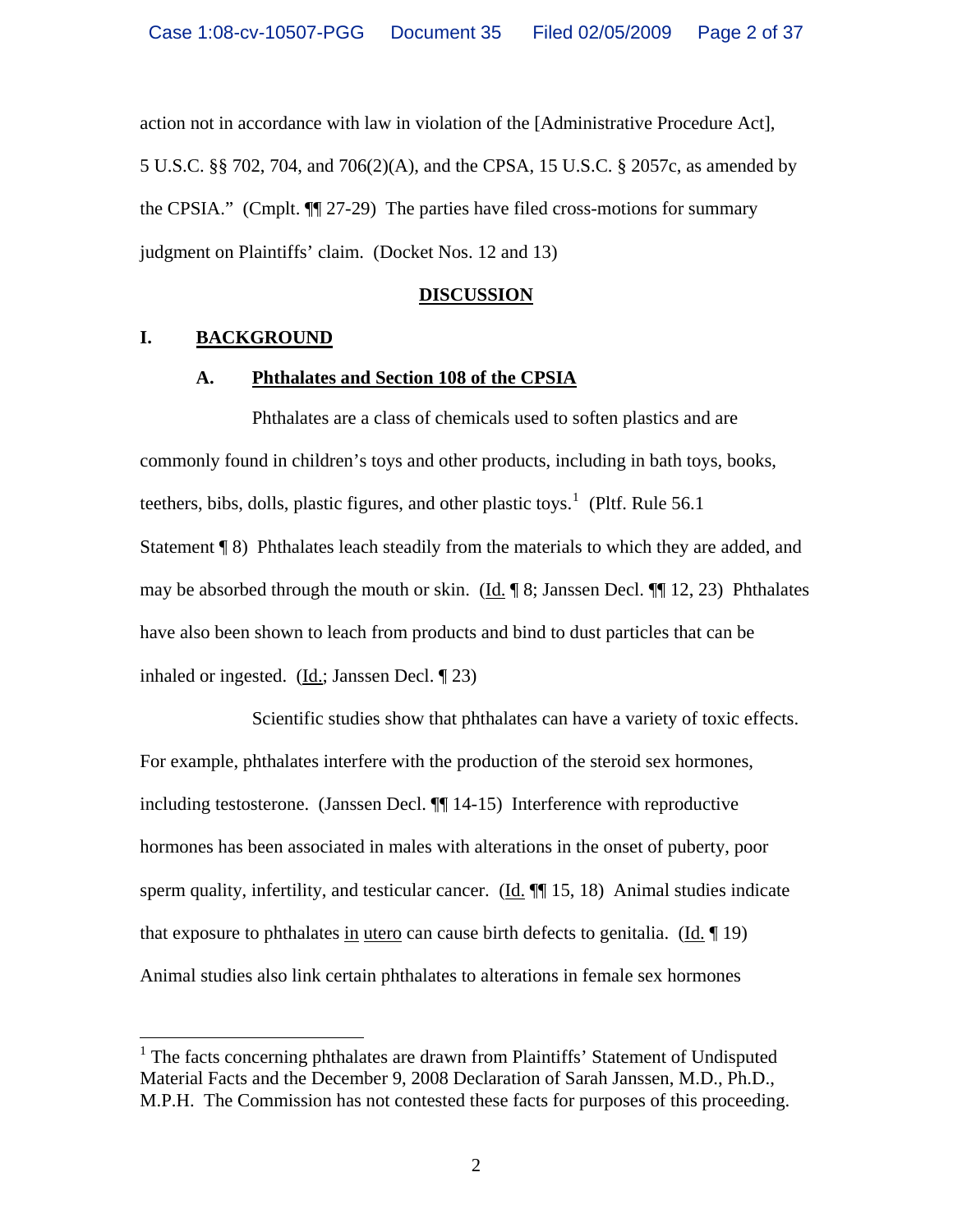and pregnancy loss, earlier puberty in girls, and the growth of human breast cancer cells. (Id. ¶¶ 20-21)

There is scientific evidence that essentially all children over the age of 6 years old and all adults in the United States have measureable levels of phthalate metabolites in their bodies. (Pltf. Rule 56.1 Statement  $\P$  11; Janssen Decl.  $\P$  12) Children ages 6 to 11 have the highest levels of three specific phthalates. (Id.) Although there is little information concerning the exposure levels of younger children and infants, they are likely to be as highly exposed as older children because they are also in frequent contact with products containing phthalates. (Janssen Decl. ¶ 12) Exposure to phthalates during childhood is of particular concern, because infants and children are more susceptible to the toxic effects of chemicals, and children are also more likely to place objects, including toys, in their mouths. (Pltf. Rule 56.1 Statement ¶ 10; Janssen Decl. ¶ 17) Moreover, any disruption of a child's natural hormonally-driven development can cause long-term and irreversible reproductive (and other) damage. (Janssen Decl. ¶ 17)

Section 108 of the CPSIA, entitled "Prohibition on sale of certain products containing specified phthalates," establishes a framework for the federal regulation of children's toys and child care products containing phthalates. Section 108 is codified as a new section of the CPSA at 15 U.S.C. § 2057c. Because the pending motions concern the proper interpretation of Section 108, its five subsections are described in detail below.

Section 108(a) permanently prohibits the manufacture and sale of products containing three specific phthalates:

> Beginning on the date that is 180 days after August 14, 2008 [i.e., February 10, 2009], it shall be unlawful for any person to manufacture for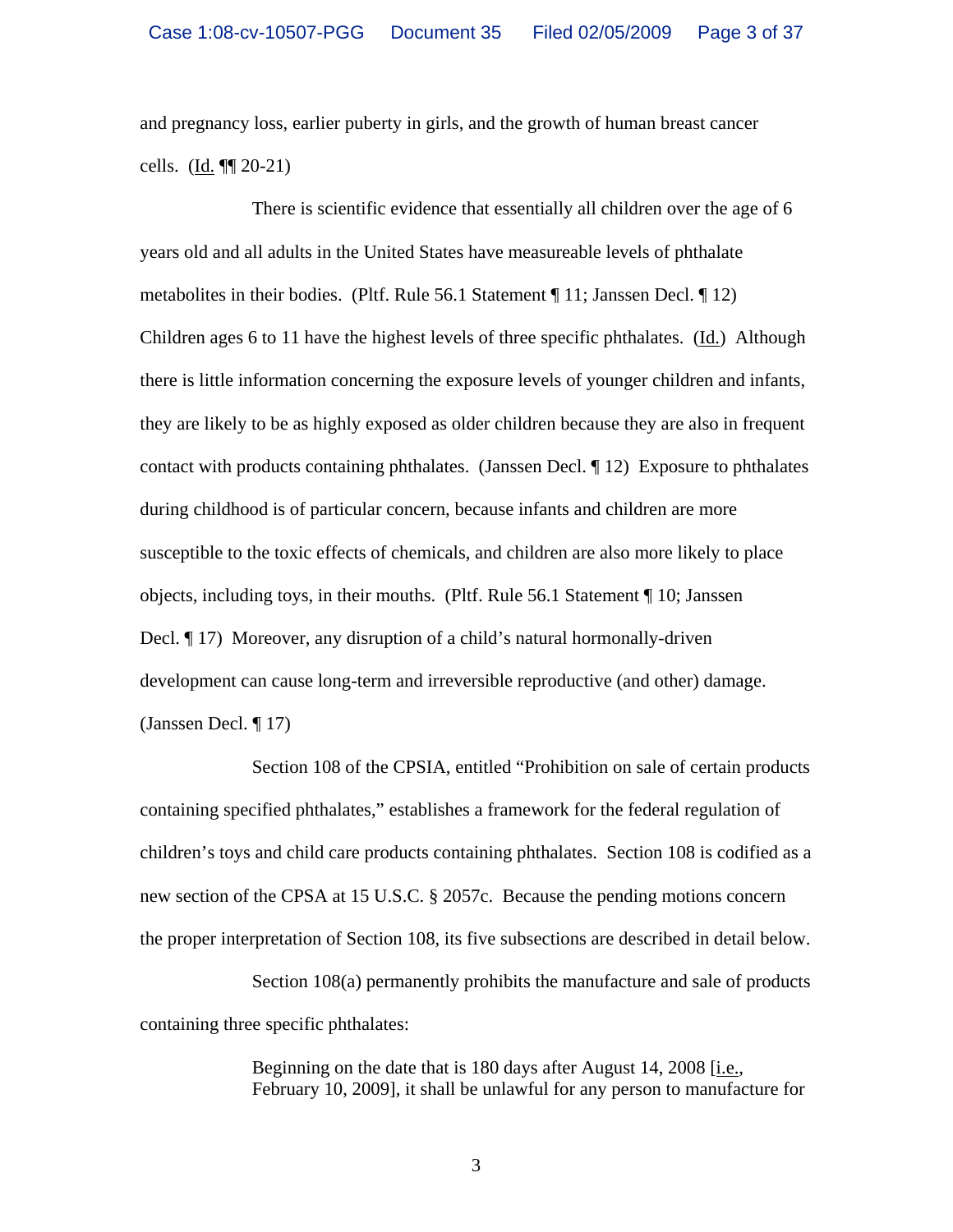sale, offer for sale, distribute in commerce, or import into the United States any children's toy or child care article that contains concentrations of more than 0.1 percent of di-(2-ethylhexyl) phthalate (DEHP), dibutyl phthalate (DBP), or benzyl butyl phthalate (BBP). (15 U.S.C. § 2057c(a)).

Section 108(b) creates an interim prohibition on the manufacture and sale

of products containing three additional phthalates, and further directs the Commission to appoint a Chronic Hazard Advisory Panel to study those phthalates (and all other phthalates and phthalate alternatives<sup>[2](#page-3-0)</sup> used in children's toys and child care articles) in order to determine whether they should be declared banned hazardous products under Section 2057 of the CPSA. 15 U.S.C. §§ 2057c(b)(1)-(3). Section 108(b)(3) provides that 180 days after the panel has issued its report, the Commission, pursuant to the Administrative Procedure Act, 5 U.S.C. § 553, shall promulgate a final rule determining whether the interim prohibition will continue in effect and whether "any children's product containing any phthalates [should be] a banned hazardous product." 15 U.S.C.  $§ 2057c(b)(3)(B).$ 

The interim prohibition is contained in Section 108(b)(1):

Beginning on the date that is 180 days after August 14, 2008 [i.e., February 10, 2009], and until a final rule is promulgated under paragraph (3) [of section 108(b)], it shall be unlawful for any person to manufacture for sale, offer for sale, distribute in commerce, or import into the United States any children's toy that can be placed in a child's mouth or child care article that contains concentrations of more than 0.1 percent of diisononyl phthalate (DINP), diisodecyl phthalate (DIDP), or di-n-octyl phthalate (DnOP). (15 U.S.C. § 2057c(b)(1)).

Sections  $108(a)$  and  $108(b)(1)$  are the key provisions at issue in this action,

and will be referred to collectively as the "phthalate prohibitions."

 $\overline{a}$ 

<span id="page-3-0"></span><sup>2</sup> Section  $108(e)(1)(A)$  defines "phthalate alternative" as "any common substitute to a phthalate, alternative material to a phthalate, or alternative plasticizer." 15 U.S.C.  $$2057c(e)(1)(A).$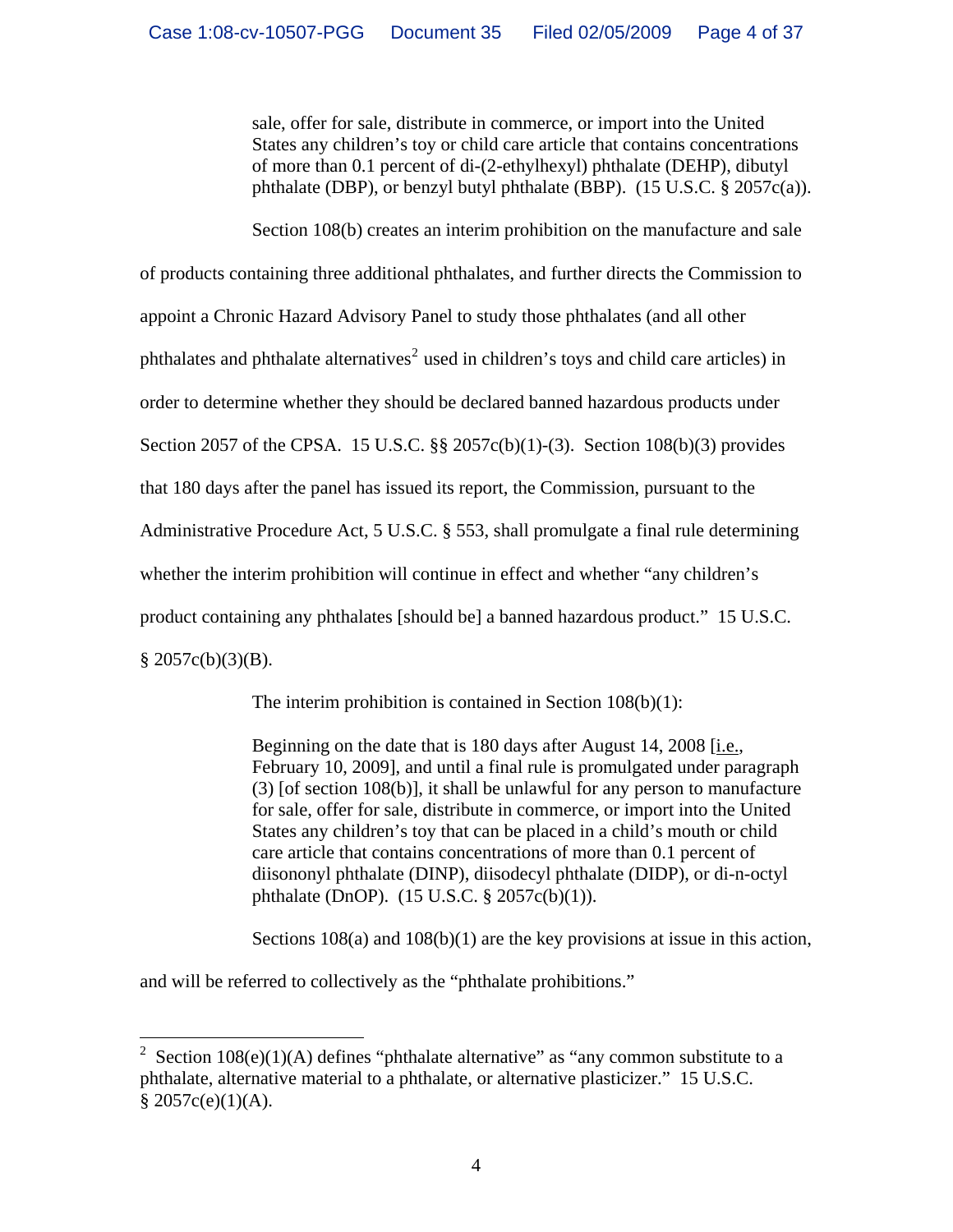Sections 108(c) and 108(d) tie the phthalate prohibitions and any rules

promulgated under Section 108(b)(3) to certain pre-existing provisions of the CPSA.

Section 108(c) states that any violation of those prohibitions or rules "shall be treated as a

violation of section 19(a)(1) of the Consumer Product Safety Act (15 U.S.C.

 $2068(a)(1)$ ." 15 U.S.C. § 2057c(c). Section  $108(d)$  – entitled "Treatment as consumer

product safety standards; effect on State laws" – provides that those prohibitions and

rules:

shall be considered consumer product safety standards under the Consumer Product Safety Act. Nothing in this section or the Consumer Product Safety Act (15 U.S.C. 2051 et seq.) shall be construed to preempt or otherwise affect any State requirement with respect to any phthalate alternative not specifically regulated in a consumer product safety standard under the Consumer Product Safety Act. (15 U.S.C. § 2057c(d)).

Section 108(e) defines various terms, including "children's toy" and "child

care article," and provides additional guidelines for determining whether a consumer product falls within those definitions. See 15 U.S.C.  $\S$  2057c(e). The Court will refer to the children's toys and child care articles that fall within the scope of the phthalate prohibitions as the "covered products."

# **B. The November 17, 2008 Opinion Letter**

In a letter to the Commission dated November 13, 2008, the law firm Arent Fox LLP – on behalf of "several wholesale and retail entities" who wished to "remain anonymous" – asked the Commission to (1) reconsider an earlier advisory opinion that the CPSIA's new lead content restrictions apply "to inventory of children's products containing lead as of February 10, 2009"; and (2) "consider not applying the phthalates restrictions set forth in Section 108 of the CPSIA retroactively to inventory as of February 10, 2009." (Bernard Decl. Ex. B at 1) In an advisory opinion dated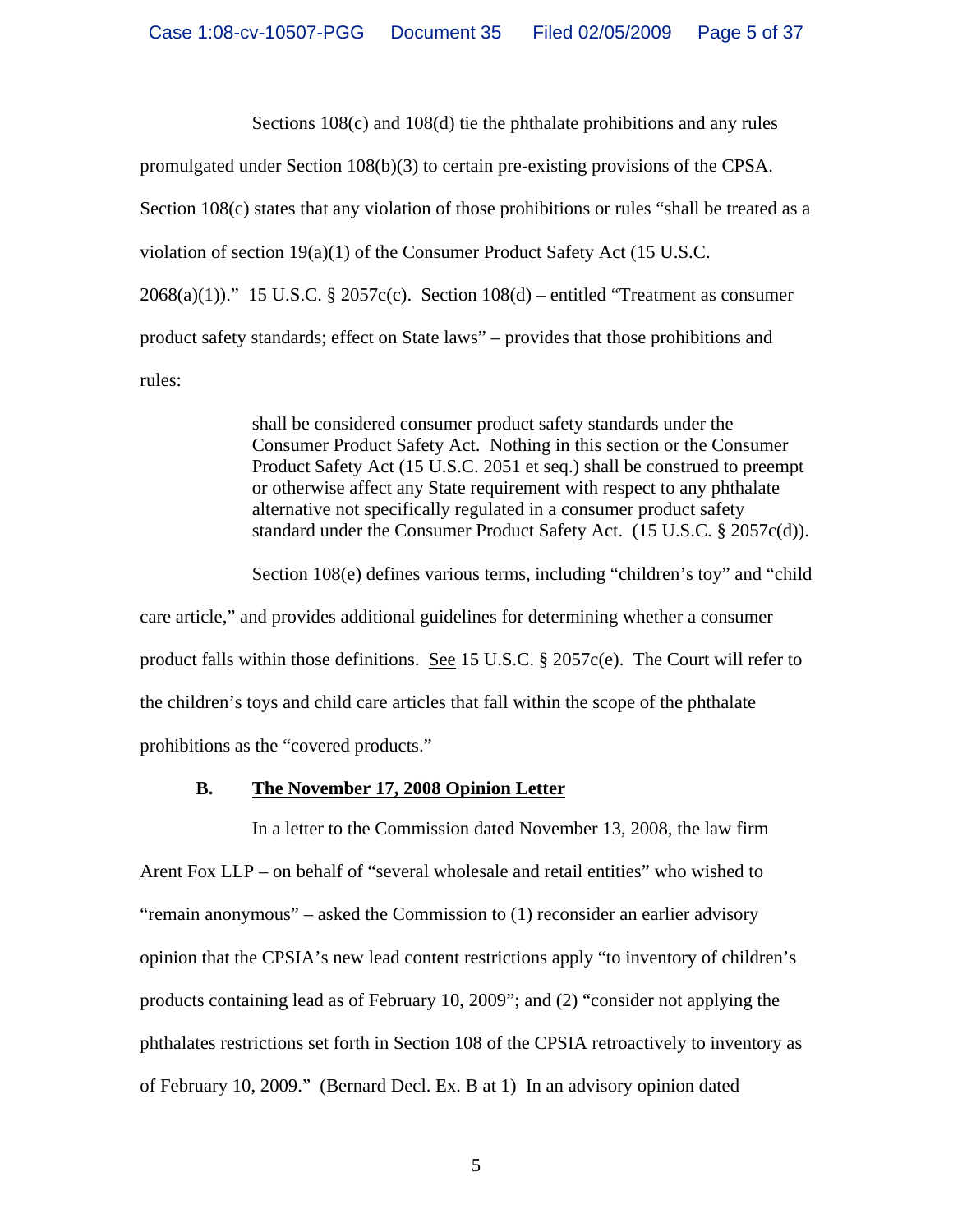November 17, 2008, the Commission's General Counsel declined to reconsider her earlier opinion concerning the lead restrictions, but opined that the phthalate prohibitions are different in nature from the lead restrictions, and do not apply to products manufactured prior to February 10, 2009 (referred to hereafter as "existing inventory"). (Id. at 1-2)

The General Counsel offered three reasons to support her opinion. First, she noted that Section 108(d) of the CPSIA provides that the phthalate prohibitions "shall be considered . . . consumer product safety standards" under the CPSA. The General Counsel further noted that 15 U.S.C.  $\S$  2058(g)(1) – a separate, pre-existing provision of the CPSA – states in part that "[a] consumer product safety standard shall be applicable only to consumer products manufactured after the effective date." (Bernard Decl. Ex. B at 1-2) Accordingly, the General Counsel concluded that Congress did not intend to prohibit the sale of children's products in existing inventory that violated the phthalate prohibitions.

Second, the General Counsel noted that Congress treated phthalates differently from lead, in that it declared "any children's product" containing certain amounts of lead to be a "banned hazardous substance" under the Federal Hazardous Substances Act ("FHSA"), 15 U.S.C. § 1278a(a)(1), but did not make a similar declaration with respect to products containing phthalates.  $(\underline{Id}, \underline{at} 2)$  Arguing that there is no inventory exception under the FHSA, the General Counsel stated that "Congress could have regulated phthalates in the same manner as lead and chose not to do so." (Id.)

Finally, the General Counsel found that applying the phthalate prohibitions to existing inventory would have a retroactive effect under Landgraf v. USI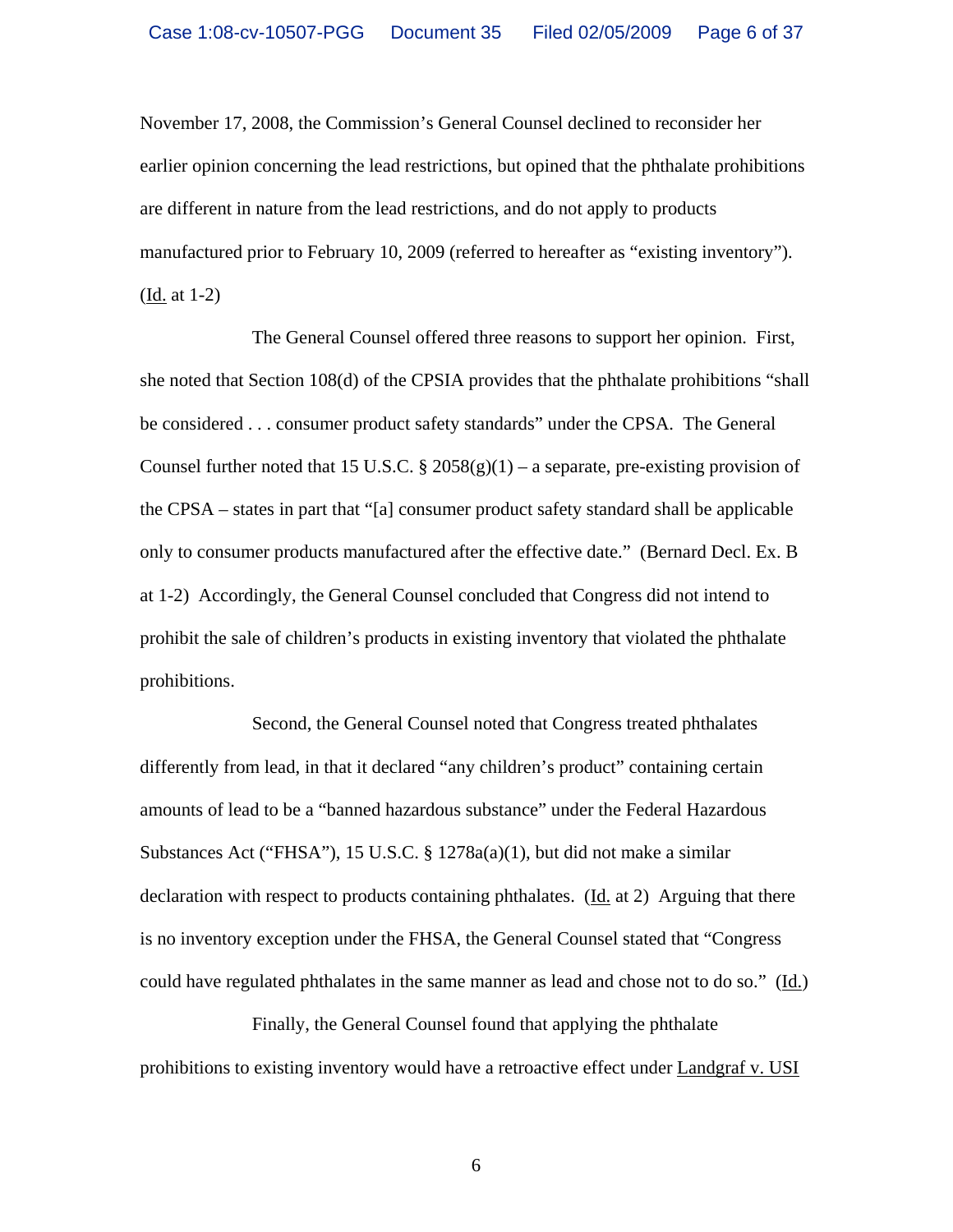Film Prods., 511 U.S. 244 (1994), and that because Congress had not unambiguously stated that the prohibitions should be applied retroactively, such an interpretation should be avoided. (Bernard Decl. Ex. B at 2)

The General Counsel's position on this issue has been repeatedly confirmed by the Commission. On November 18, 2008, for example, the Commission's Acting Chairman, Nancy Nord, issued a public statement that the phthalate prohibitions would not apply to products manufactured before February 10, 2009. (See Bernard Decl. Ex. C) And on December 4, 2008, the Commission posted a statement on its website confirming its position that the phthalate prohibitions "only appl[y] to products that are manufactured on or after February 10, 2009." (Id. Ex. D)

#### **C. Responses to the Commission's Opinion Letter**

The Commission's interpretation of the phthalate prohibitions received immediate criticism. Four members of Congress who were instrumental in obtaining the passage of the phthalate prohibitions – Senator Boxer, Senator Feinstein, Representative Waxman and Representative Schakowsky – wrote to the Commission to express their belief that the Commission's interpretation was contrary to the clear intent of Congress, and to request that the Commission reverse its decision. (Bernard Decl. Ex. E and Ex. F) On December 2, 2008, Plaintiff National Resources Defense Council, Inc. formally petitioned the Commission to revoke the November 17 opinion letter. (Id. Ex. H) In addition, Plaintiffs commenced this action. The Commission has not yet provided a substantive response to any of the requests to revoke its opinion letter.

#### **II. APPLICABLE LEGAL STANDARDS**

Under the Administrate Procedure Act, a district court may review "final agency action for which there is no other adequate remedy in a court." 5 U.S.C. § 704.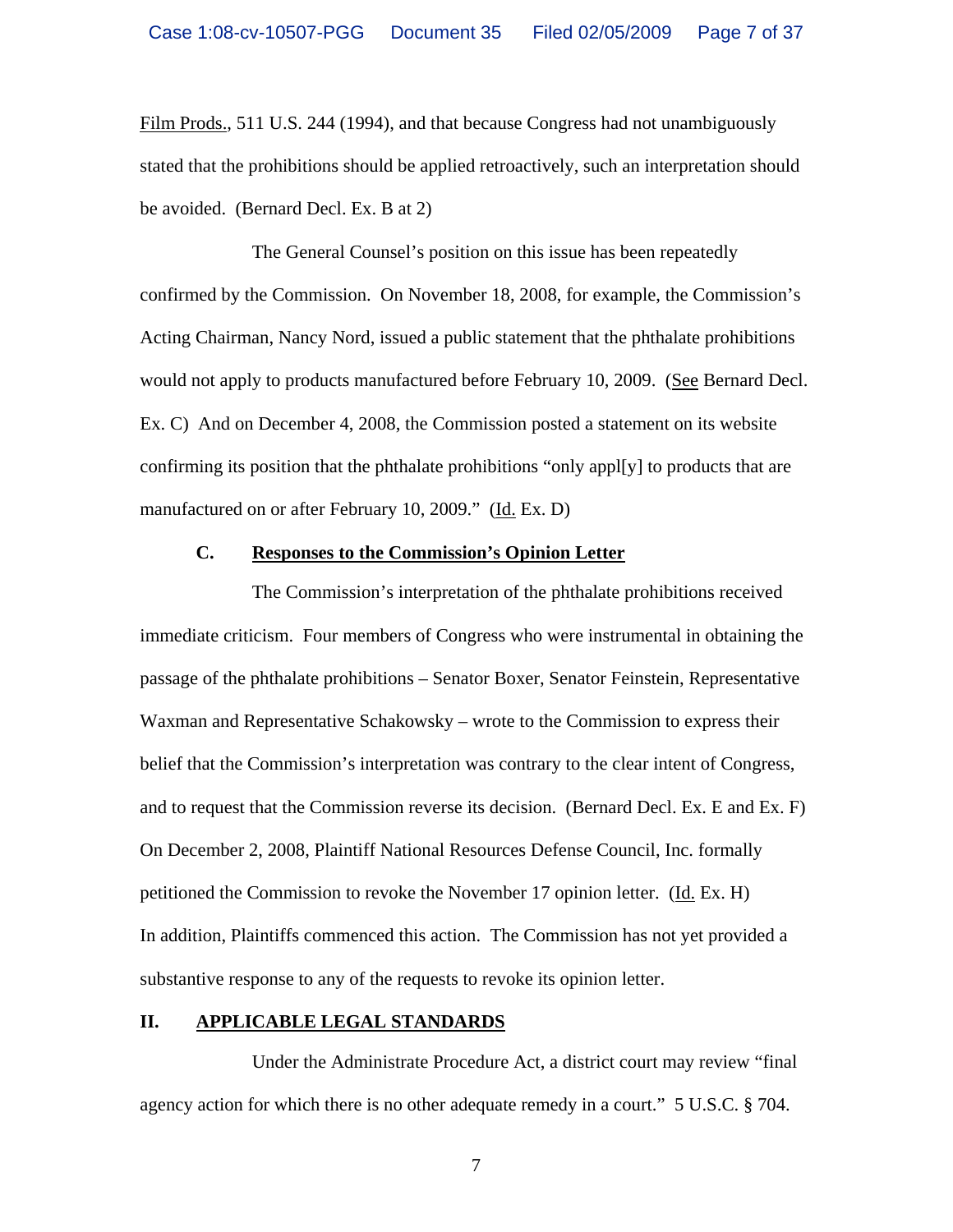The Court must "hold unlawful and set aside" agency action that is ". . . not in accordance with law." 5 U.S.C.  $\S 706(2)(A)$ .<sup>[3](#page-7-0)</sup> Plaintiffs ask this Court to declare unlawful the Commission's interpretation of the phthalate prohibitions as not applying to existing inventory. The Commission has cross-moved for summary judgment, asking the Court to hold that its interpretation is not contrary to the plain meaning of the statute, and that its opinion is reasonable and entitled to deference.

In deciding whether the Commission's decision is "not in accordance with" the CPSIA, the first question for the Court is "whether Congress has spoken to the precise question at issue. If the intent of Congress is clear, that is the end of the matter; for the court, as well as the agency, must give effect to the unambiguously expressed intent of Congress." Chevron U.S.A., Inc. v. Natural Resources Defense Council, Inc., 467 U.S. 837, 843-44 (1984). Moreover, an agency decision interpreting a statute must be set aside if it conflicts with the plain meaning of the statute. See Maislin Indus., U.S., Inc. v. Primary Steel, Inc., 497 U.S. 116, 134-35 (1999) (an agency "does not have the power to adopt a policy that directly conflicts with its governing statute"); Chevron, 467 U.S. at 843 n.9 (courts "must reject administrative constructions which are contrary to clear congressional intent").

If Congress has not addressed the precise question at issue, or has done so in an ambiguous fashion, the Court must consider whether the Commission's interpretation of the CPSIA is entitled to deference. When the interpretation at issue is contained in a rule promulgated under the agency's rulemaking authority, under Chevron,

<span id="page-7-0"></span><sup>&</sup>lt;sup>3</sup> The Commission does not contest Plaintiffs' entitlement to judicial review of its interpretation of the phthalate prohibitions under the Administrative Procedure Act, 5 U.S.C. §§ 702, 704 and 706(2)(A).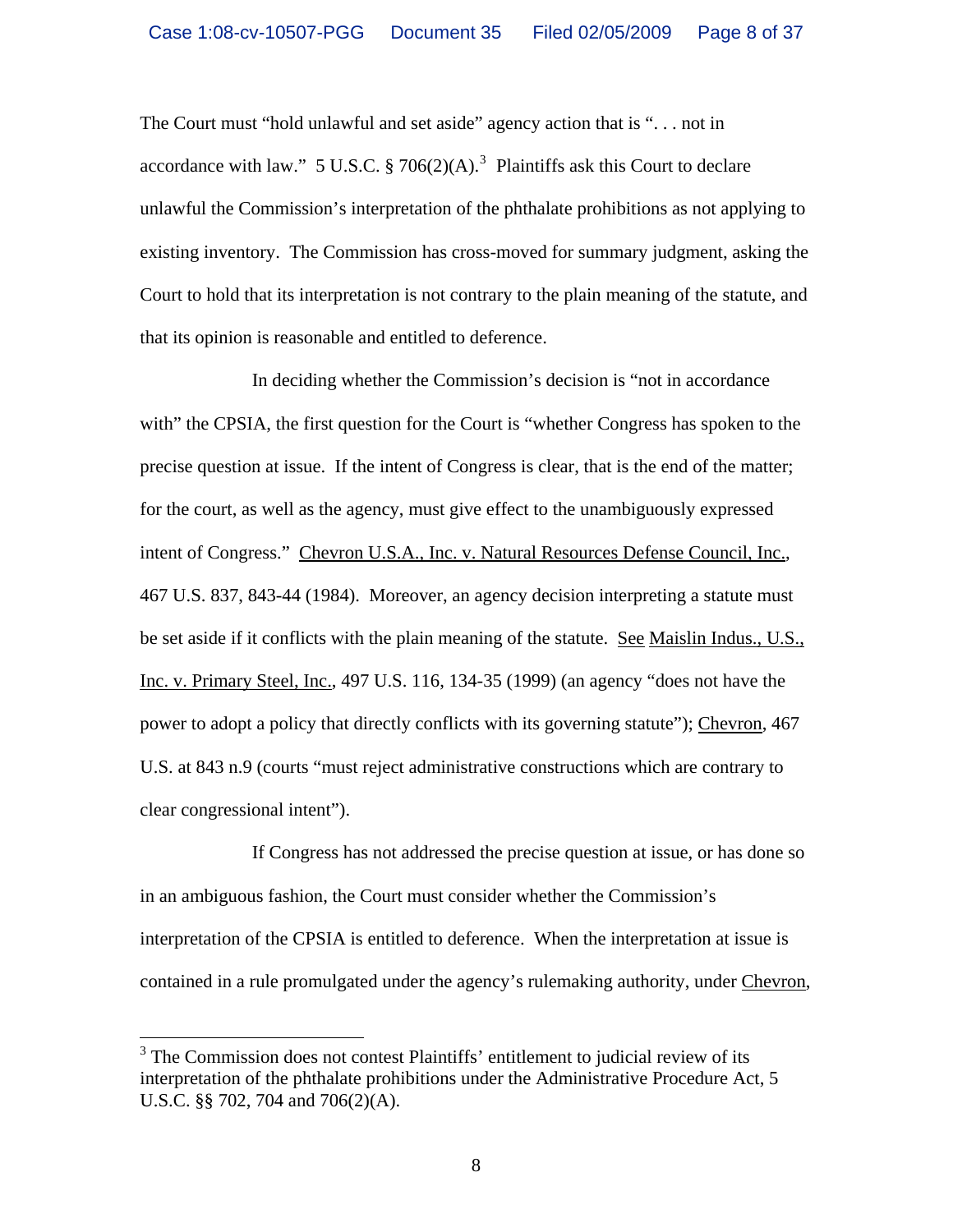agency action must be upheld where "the agency's construction is reasonable." Nat'l Cable & Telecom. Ass'n v. Brand X Internet Serv., 545 U.S. 967, 980 (2005). However, agency interpretations set forth "in opinion letters," such as here, "do not warrant Chevron-style deference." Christensen v. Harris County, 529 U.S. 576, 587 (2000) (contrasting interpretations in opinion letters with those "arrived at after . . . a formal adjudication or notice-and-comment rulemaking"). Instead, "interpretations contained in formats such as opinion letters are 'entitled to respect' under  $\dots$  Skidmore v. Swift  $\&$ Co., 323 U.S. 134, 140  $\dots$  (1944), but only to the extent that those interpretations have the 'power to persuade,' ibid." Christensen, 529 U.S. at 587; see also Catskill Devel., L.L.C. v. Park Place Enter. Corp., 547 F.3d 115, 127 (2d Cir. 2008) (under Skidmore, agency position set forth in an opinion letter was "entitled to deference only to the extent that it ha[d] the power to persuade" the court).

## **III. SECTION 108 UNAMBIGUOUSLY APPLIES TO ALL PRODUCTS OFFERED FOR SALE AFTER FEBRUARY 10, 2009, INCLUDING EXISTING INVENTORY**

The Court must first consider whether Congress has directly spoken to the question addressed by the Commission's opinion letter – namely, whether the phthalate prohibitions apply to existing inventory. In doing so, the Court "must look 'to the particular statutory language at issue, as well as the language and design of the statute as a whole, and, where appropriate, its legislative history.' . . . If these indicators demonstrate that Congress has spoken to the question at issue, 'the [C]ourt, as well as the agency, must give effect to the unambiguously expressed intent of Congress.'" Natural Resources Defense Council v. Abraham, 355 F.3d 179, 198-99 (2d Cir. 2004) (internal citations omitted); see also Cohen v. JP Morgan Chase & Co., 498 F.3d 111, 120 (2d Cir. 2007) (the court may "look to 'structure, purpose, and history' to determine whether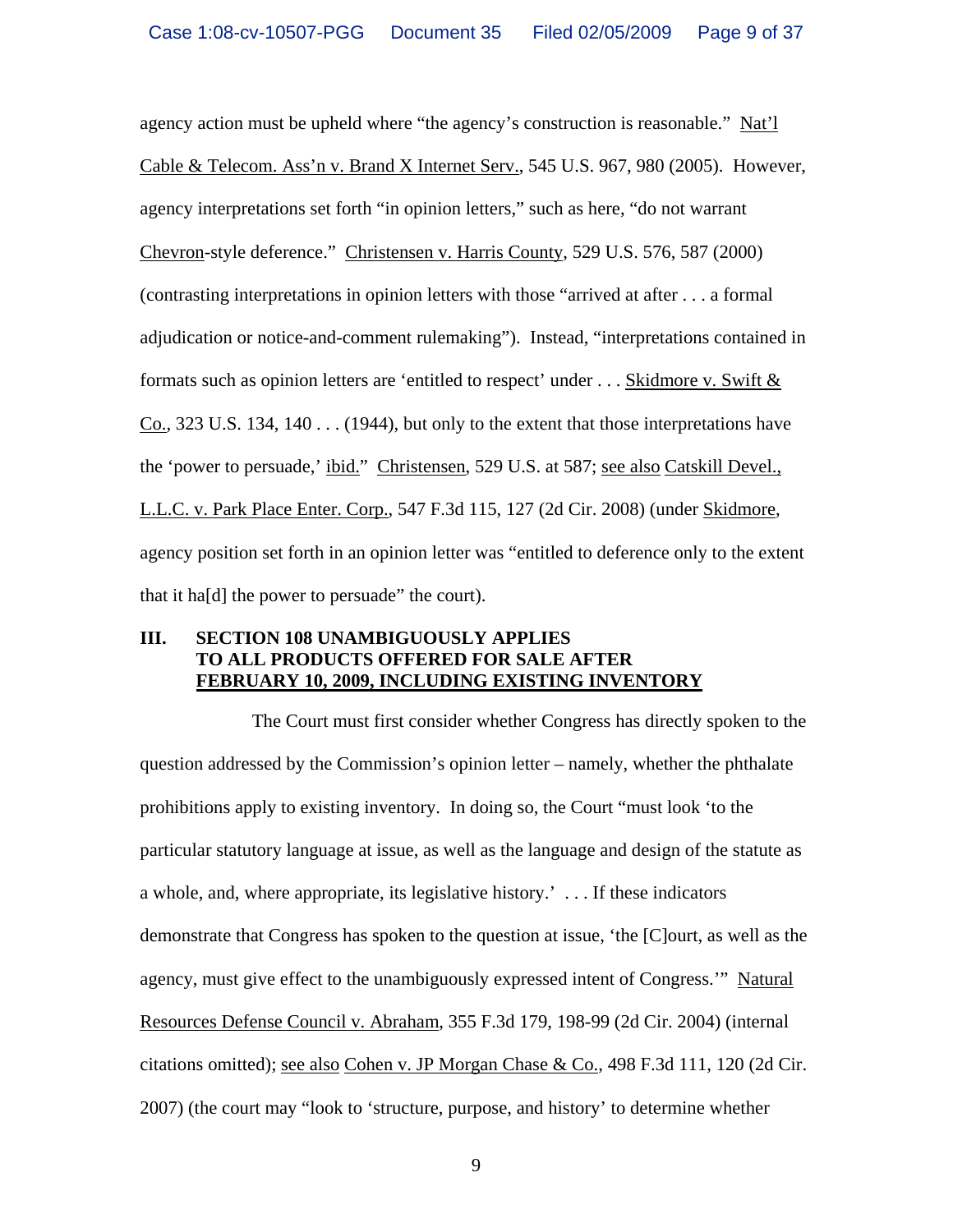these construction devices can convincingly resolve . . . [a textual] ambiguity at Chevron step one. . . . A high level of clarity is necessary to resolve textual ambiguity in this manner.").

The Commission argues that the CPSIA is at least ambiguous with respect to the question at issue here, claiming that "section 108 is silent" as to "whether the phthalate provision is applicable to existing inventory." (Def. Br. at 16) As discussed below, however, the phthalate prohibitions – as written – are not "silent" on this question but instead unambiguously forbid the continued sale and distribution of products that violate the prohibitions, whether in inventory or otherwise.

### **A. The Plain Text of the Phthalate Prohibitions Bars the Sale of All Covered Products as of February 10, 2009**

Section 108 is entitled "Prohibition on sale of certain products containing specified phthalates." The phthalate prohibitions themselves are entitled "Prohibition on the sale of certain products containing phthalates" (Section 108(a)) and "Prohibition on the sale of additional products containing certain phthalates" (Section  $108(b)(1)$ ). Sections 108(a) and 108(b)(1) provide that "[b]eginning on the date that is 180 days after August 14, 2008 [i.e., February 10, 2009]  $\dots$  it shall be unlawful for any person to  $\dots$ offer for sale . . . or distribute in commerce . . . any children's toy or child care article that contains" the prohibited phthalates. 15 U.S.C.  $\S$ § 2057c(a), (b)(1) (enacted as CPSIA  $\S$ § 108(a), (b)(1)). As the Second Circuit has observed, Congress's "use of the word 'any' in statutory text generally indicates Congress's intent to sweep broadly to reach all varieties of the item referenced." Cohen, 498 F.3d at 117 (emphasis added). The ordinary meaning of the words in the phthalate prohibitions is that beginning on February 10,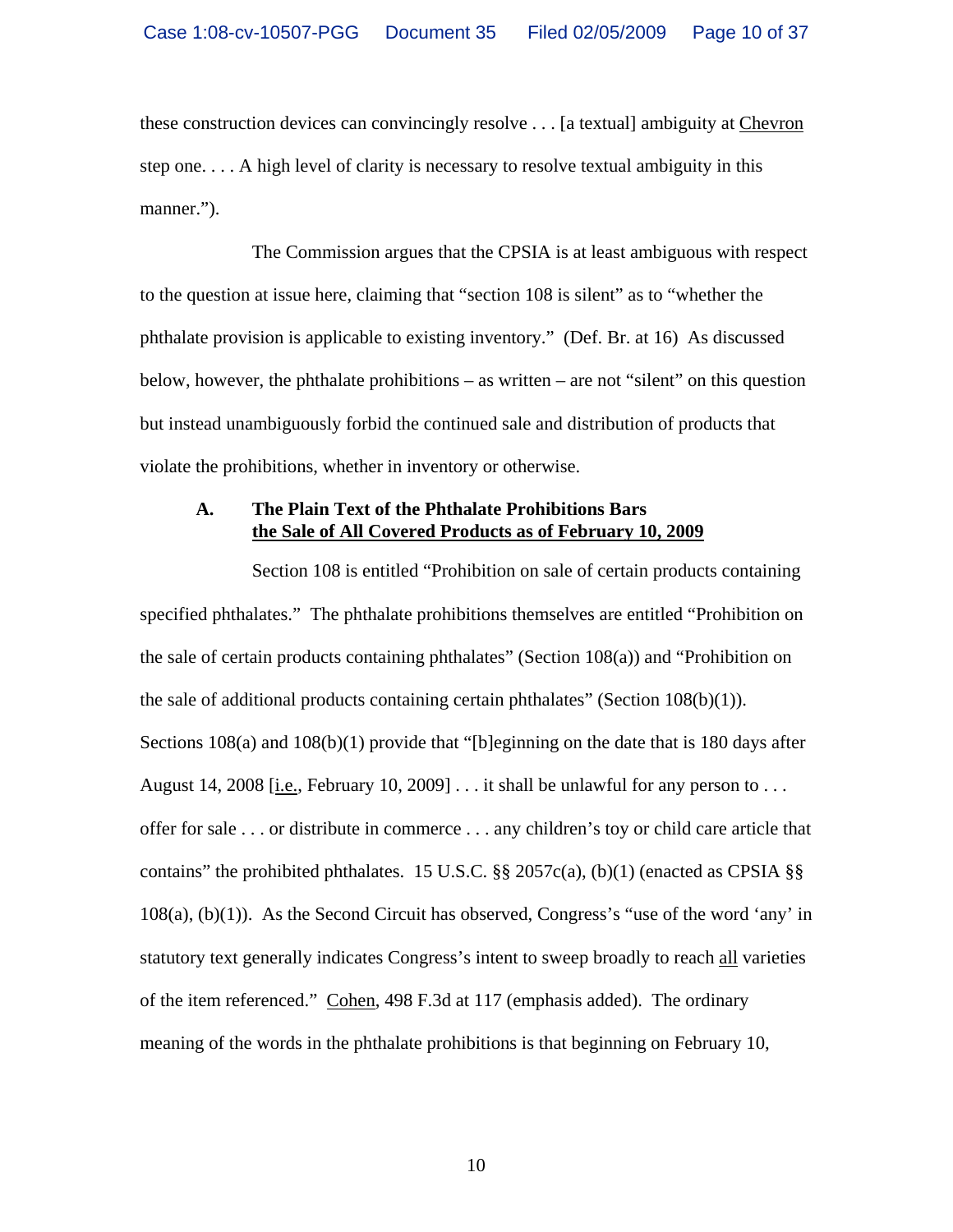2009, it will be unlawful to sell or distribute all covered products containing the prohibited phthalates, regardless of when they were manufactured.

The Commission offers two arguments as to why the Court should not find that the plain meaning of the phthalate prohibitions is to prohibit the sale of all covered products as of February 10, 2009. First, the Commission argues that Congress's decision to designate the phthalate provisions as "prohibitions" rather than "bans" was intended to signal that the sale of existing inventory is permitted. (Def. Br. at 16-17) While Congress did not choose to ban phthalates under the FHSA, this does not alter the fact that the plain language of Sections 108(a) and 108(b)(1) prohibits the sale and distribution of all covered products as of February 10, 2009, and that Sections 108(a) and 108(b)(1) contain no inventory exception.

Second, the Commission argues that the words "it shall be unlawful . . . to offer for sale . . . [or] distribute in commerce" do not mean what they say on their face because they "simply mirror[] the 'prohibited acts' language that is already contained in the CPSA, 15 U.S.C.  $\S 2068(a)$ ...." (Def. Br. at 18) The gist of the Commission's argument is that because Section 2068(a) prohibits "offer[ing] for sale" and "distribut[ing] in commerce," yet does not ordinarily bar the sale of existing inventory, the words "it shall be unlawful to . . . offer for sale . . . [or] distribute in commerce" in the phthalate prohibitions should not be interpreted as barring the sale of existing inventory. (Id.)

The Commission's argument misses the point. The words "it shall be unlawful to ... offer for sale  $\dots$  [or] distribute in commerce," as used in Section 2068(a), apply on their face to existing inventory. The only reason that Section 2068(a) does not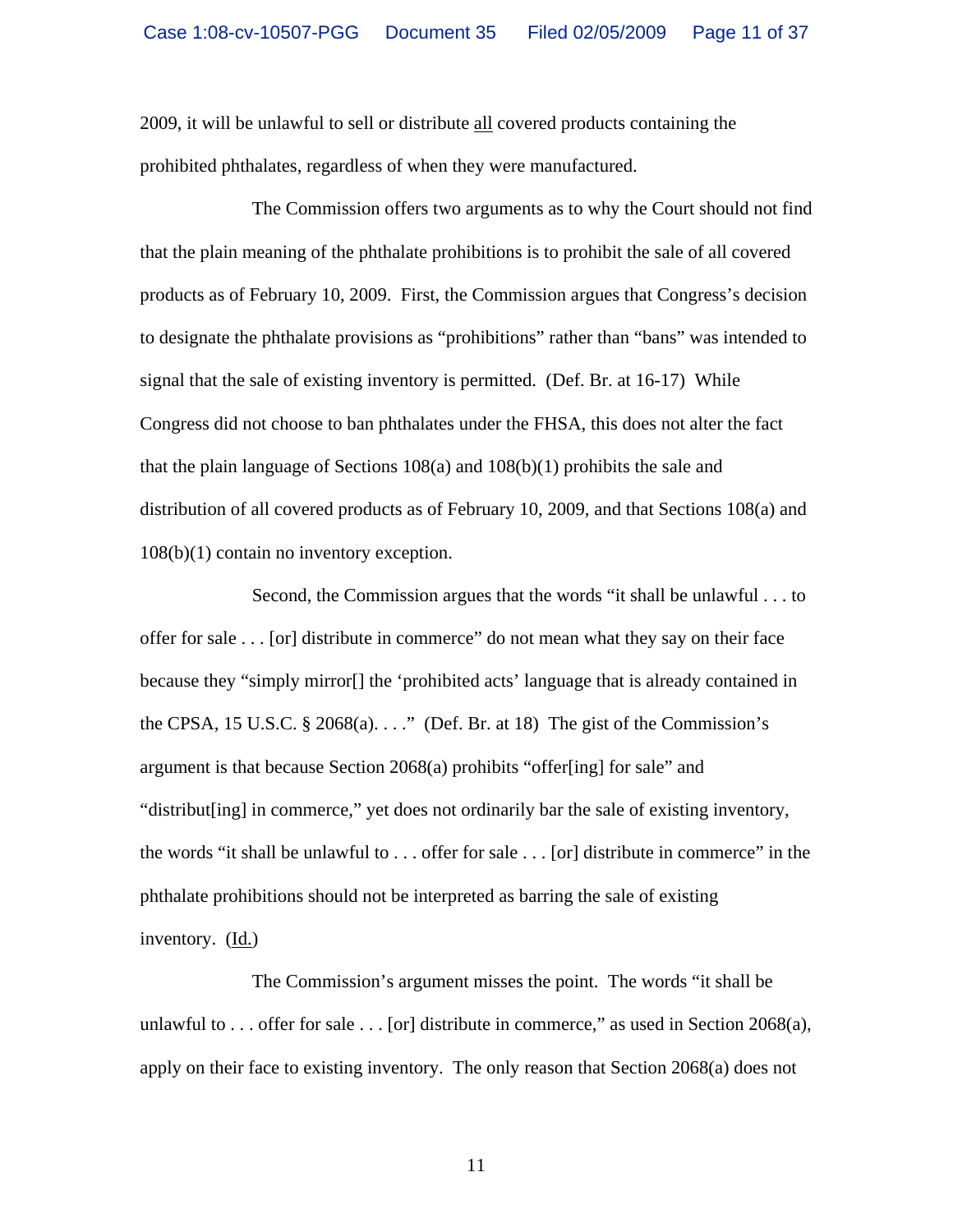ordinarily have the effect of barring the sale of existing inventory is that it prohibits the "offer for sale" or "distribut[ion] in commerce" of "any consumer product . . . that is not in conformity with an applicable consumer product safety rule." 15 U.S.C. § 2068(a) (emphasis added). And Congress has separately provided that certain "consumer product safety rules" – i.e., those rules that take the form of a consumer product safety standard promulgated by the Commission – "shall be applicable only to consumer products manufactured after the effective date" of the safety standard. 15 U.S.C.  $\S 2058(g)(1)$ ; see also 15 U.S.C. § 2052(a)(6) (defining "consumer product safety rule" to include consumer product safety standards promulgated under Section 2056(a)). Thus, nothing in Section 2068(a) suggests that the words "it shall be unlawful to  $\dots$  offer for sale  $\dots$  [or] distribute in commerce" should be given anything other than their ordinary meaning in the phthalate prohibitions.

The plain text of the phthalate prohibitions provides unequivocally and unambiguously that no covered products may be sold as of February 10, 2009. Unless another section of the statute can be read as creating an express exception for existing inventory, the Commission may not interpret the phthalate prohibitions as containing such an exception.

### **B. The Statutory Context Is Consistent With the Plain Language of the Phthalate Prohibitions**

The Commission argues that Congress did expressly create an exception for existing inventory by providing – in Section 108(d), a different provision of the CPSIA (15 U.S.C.  $\S 2057c(d)$ ) – that the phthalate prohibitions "shall be considered consumer product safety standards under the [CPSA]." As noted above, in Section  $2058(g)(1)$ , the CPSA provides that "[a] consumer product safety standard shall be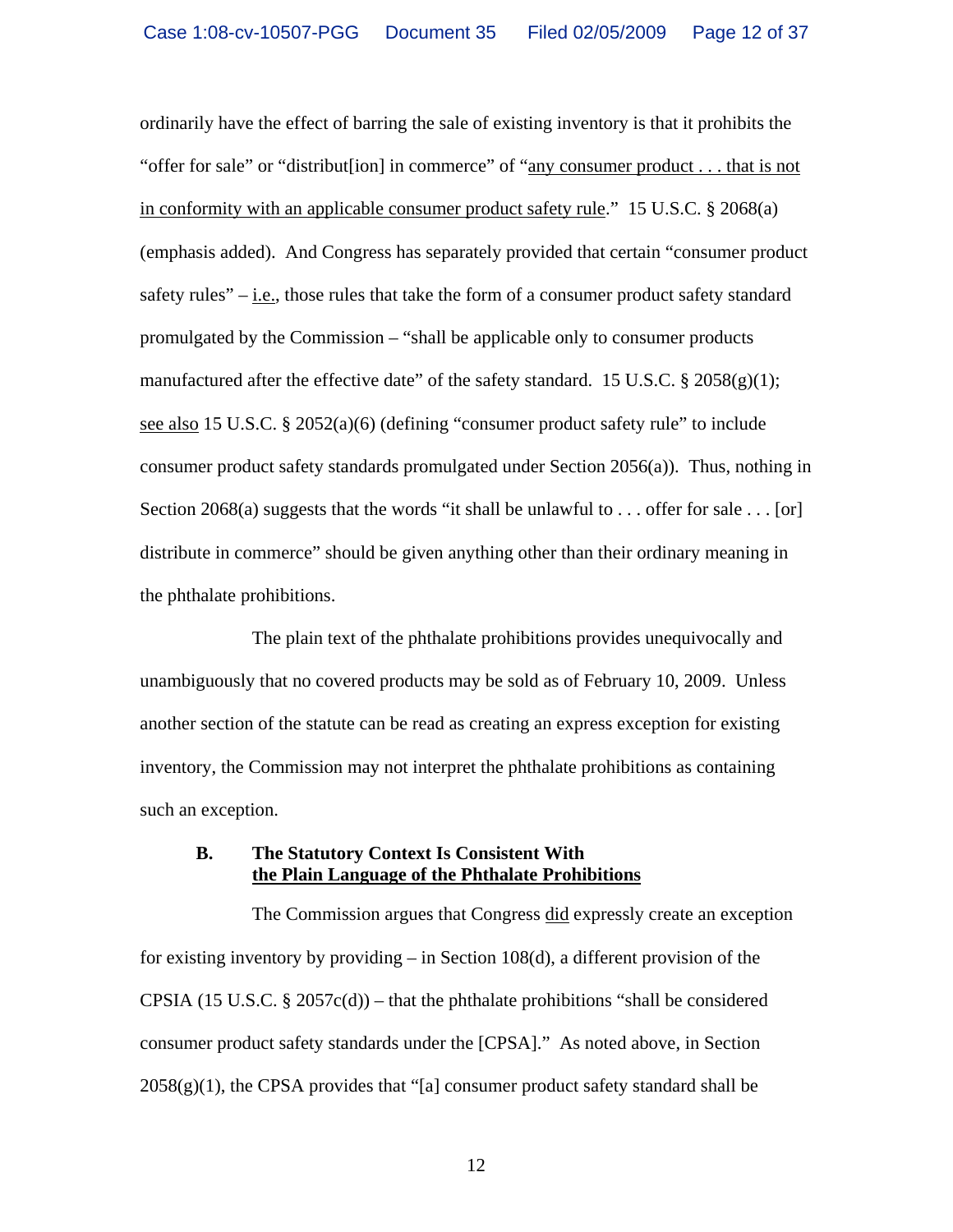applicable only to consumer products manufactured after the effective date." 15 U.S.C.  $\S 2058(g)(1)$ . In determining whether the phthalate prohibitions unambiguously apply to existing inventory, the Court must consider these provisions and indeed all of the context provided by the CPSIA and the CPSA as a whole:

> In determining whether Congress has specifically addressed the question at issue, a reviewing court should not confine itself to examining a particular statutory provision in isolation. The meaning – or ambiguity – of certain words or phrases may only become evident when placed in context. . . . It is a "fundamental canon of statutory construction that the words of a statute must be read in their context and with a view to their place in the overall statutory scheme."

Food & Drug Admin. v. Brown & Williamson Tobacco Corp., 529 U.S. 120, 132-33

(2000) (internal citations omitted); see also Auburn Housing Auth. v. Martinez, 277 F.3d 138, 144 (2d Cir. 2002) ("The meaning of a particular section in a statute can be understood in context with and by reference to the whole statutory scheme, by appreciating how sections relate to one another. In other words, the preferred meaning of a statutory provision is one that is consonant with the rest of the statute.").

When considered in the context of the entire CPSIA and CPSA, it is clear

that Section 108(d) does not, and was not intended to, create an exception for existing inventory.

> **1. The Section 2058(g)(1) Inventory Exception Does Not Apply Automatically to the Phthalate Prohibitions**

The Commission argues that the plain language of Section 108(d) –

providing that the phthalate prohibitions "shall be considered consumer product safety standards" – makes the inventory exception in 15 U.S.C.  $\S 2058(g)(1)$  applicable to the phthalate prohibitions. (Def. Br. at 14, 17-18  $\&$  n.2) Put differently, the Commission argues that although Congress did not expressly state that the Section  $2058(g)(1)$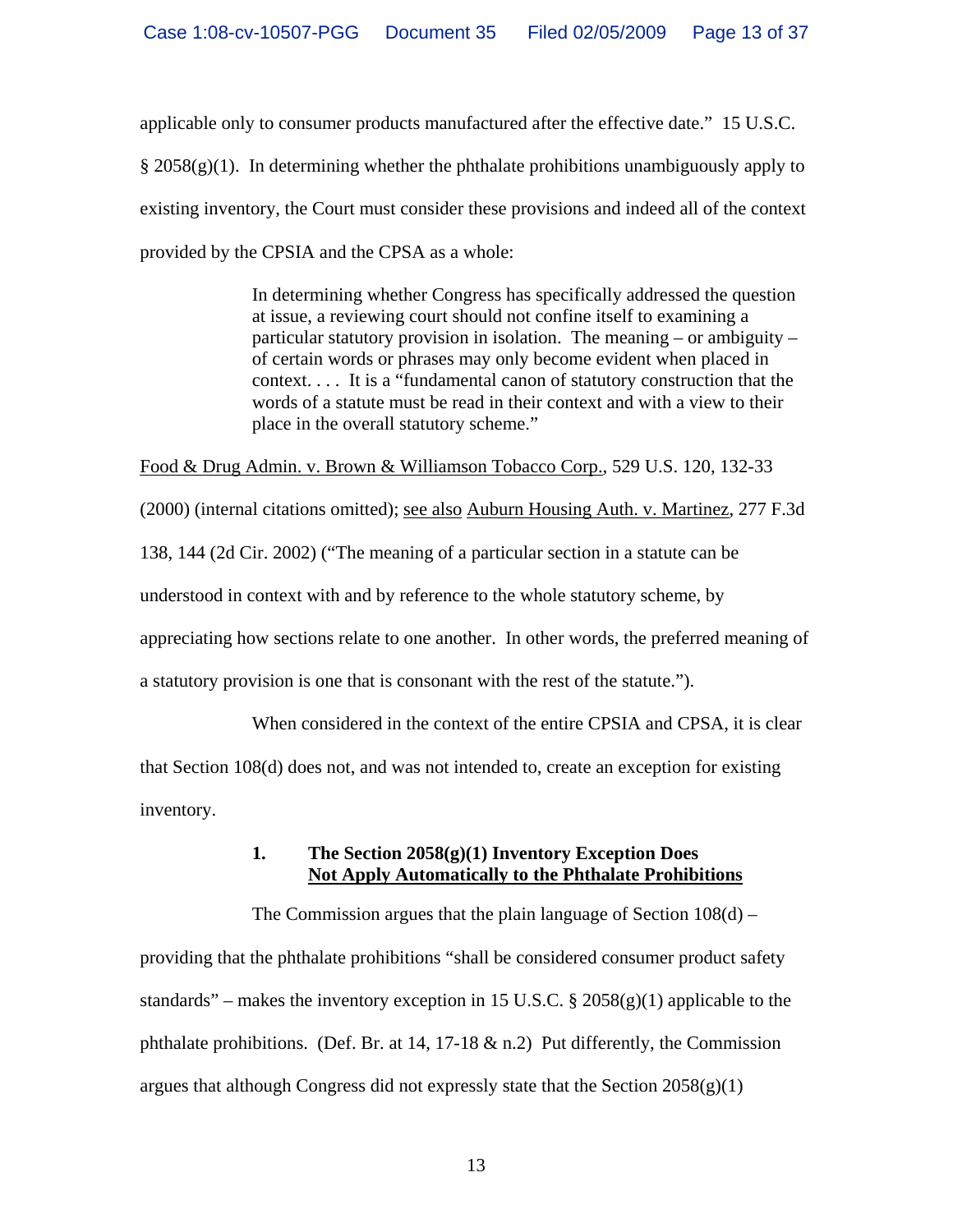inventory exception applies to the phthalate prohibitions, that result is the necessary consequence of Congress having stated in Section 108(d) that the prohibitions "shall be considered consumer product safety standards." However, the language and structure of the CPSA and CPSIA support the opposite conclusion.

## **a. On Its Face, the Inventory Exception Applies to Consumer Product Safety Standards Promulgated By the Commission**

In arguing that the Section  $2058(g)(1)$  inventory exception applies to the phthalate prohibitions, the Commission plucks one sentence out of a multi-page statute, analyzes that sentence in isolation, and fails to address the context provided by the rest of Section 2058. This context strongly suggests that the inventory exception applies as a matter of course only to consumer product safety standards promulgated by the Commission.

Section 2058 is entitled "Procedure for consumer product safety rules," and it establishes procedures for the Commission's exercise of its own power to promulgate consumer product safety rules, including consumer product safety standards under 15 U.S.C. § 2056. Each subsection of Section 2058 expressly establishes rules that the Commission must follow in promulgating, amending or revoking a consumer product safety rule. See, e.g., 15 U.S.C. § 2058(a) (establishing procedure for Commission to commence rulemaking); id. § 2058(b) (establishing rules for Commission's adoption of voluntary product safety standards); id. § 2058(c) (requiring Commission to provide certain analysis when proposing a rule); id. § 2058(d) (requiring Commission to act on proposed rules within a certain time frame); id. § 2058(e) (requiring Commission to consider certain information in promulgating rules); id.  $\S$  2058(f) (setting forth additional requirements for Commission to fulfill before promulgating a rule); id. § 2058(g) (setting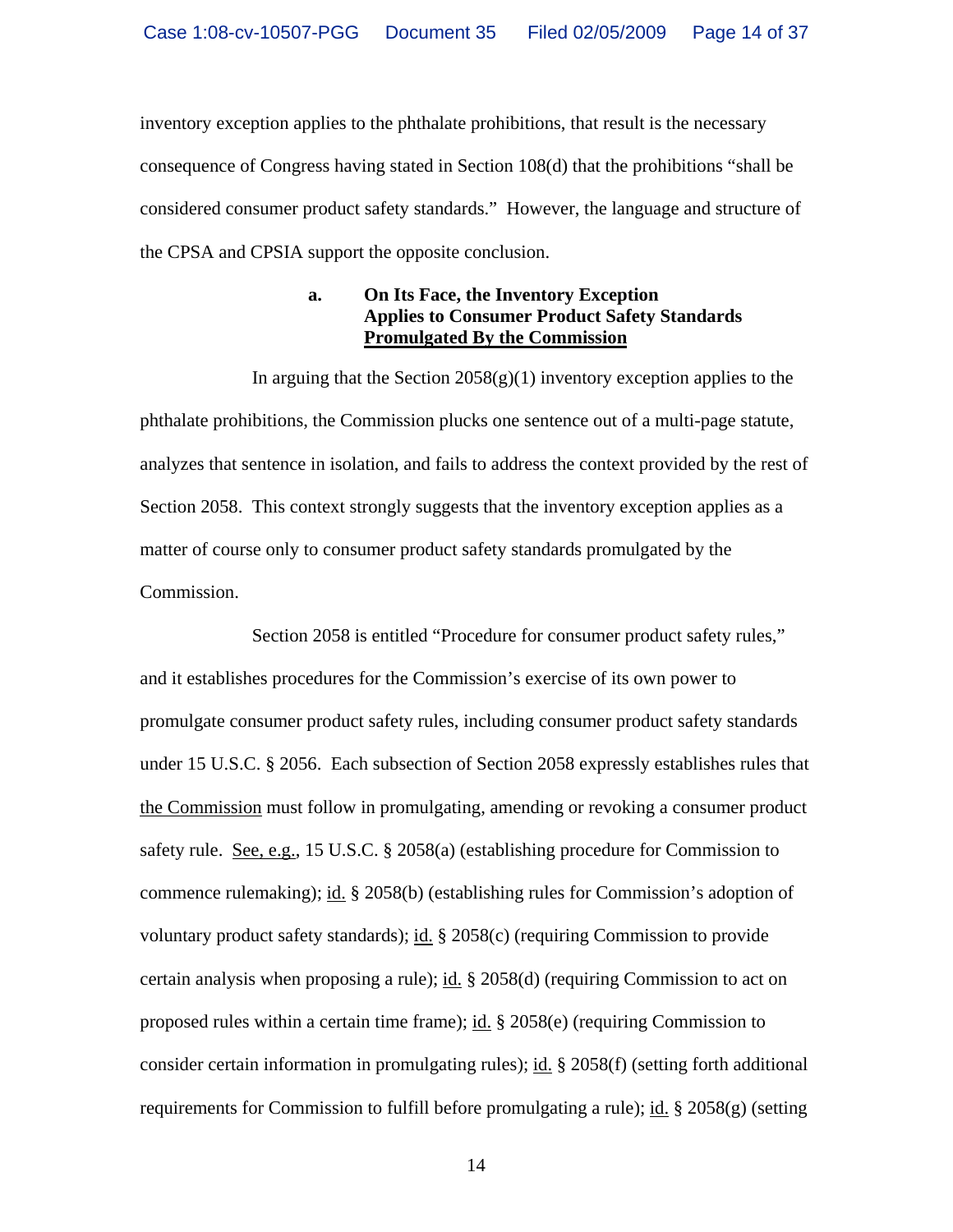requirements with respect to effective dates of rules promulgated by Commission, and

allowing Commission to prohibit stockpiling); id. § 2058(h) (establishing when

Commission may amend or revoke a consumer product safety rule); id. § 2058(i)

(establishing requirements for Commission with respect to responding to petitions to

initiate rulemaking).

Subsection  $2058(g)(1)$  is no exception. It establishes parameters that the

Commission must stay within when setting the effective date of a new consumer product

safety standard:

Each consumer product safety rule shall specify the date such rule is to take effect not exceeding 180 days from the date promulgated, unless the Commission finds, for good cause shown, that a later effective date is in the public interest and publishes its reasons for such finding. The effective date of a consumer product safety standard under this chapter shall be set at a date at least 30 days after the date of promulgation unless the Commission for good cause shown determines that an earlier effective date is in the public interest. In no case may the effective date be set at a date which is earlier than the date of promulgation. A consumer product safety standard shall be applicable only to consumer products manufactured after the effective date.  $(15 \text{ U.S.C.} \frac{8}{9} \cdot 2058(g)(1))$ .

Nothing in the structure or text of Section 2058 suggests that any part of

that provision, which relates entirely to the Commission's powers, would automatically

apply to a consumer product safety standard that was enacted by Congress and not

promulgated by the Commission.<sup>[4](#page-14-0)</sup> See Gutierrez v. Ada, 528 U.S. 250, 254-55 (2000)

<span id="page-14-0"></span> 4 Accepting the Commission's argument that the provisions of Section 2058 apply indiscriminately to consumer product safety standards or rules enacted by Congress would lead to absurd results. For example, Section 2058(h) provides that "[t]he Commission may by rule amend or revoke any consumer product safety rule." Given that the definition of "consumer product safety rule" includes consumer product safety standards, see 15 U.S.C. § 2052(a)(6), if the Commission's interpretation were accepted, the Commission would have the power to revoke the phthalate prohibitions because they were designated consumer product safety standards by Congress. This is obviously absurd, as the Commission conceded at argument (Tr. 26:16-20 (agreeing that parts of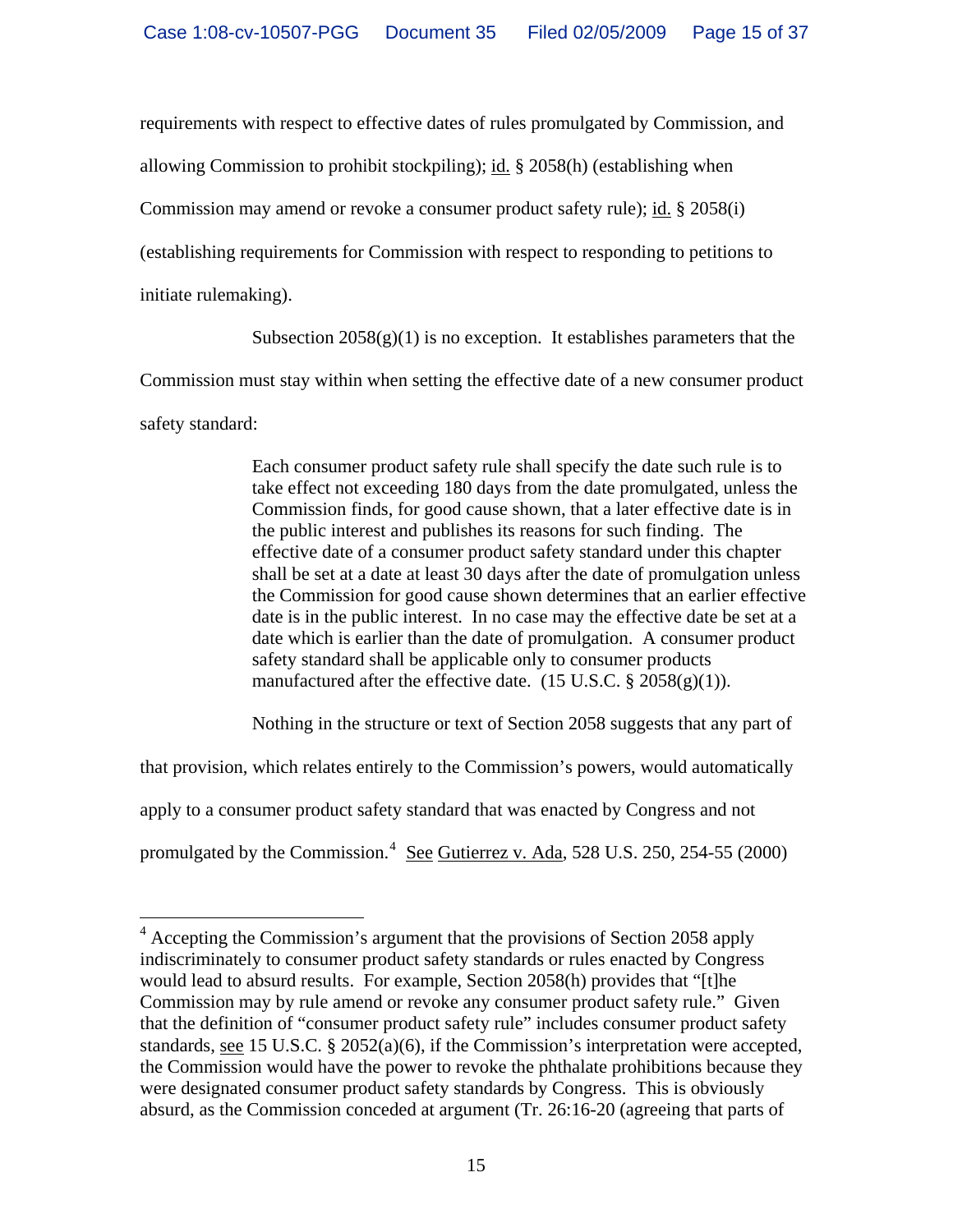(holding that the phrase "in any election" plainly meant "in any election for Governor and Lieutenant Governor" because it was in a statutory provision that otherwise solely – and repeatedly – addressed gubernatorial elections). It would be particularly incongruous to apply Section  $2058(g)(1)$  to the phthalate prohibitions, given that that provision relates entirely to the Commission's power to set effective dates, whereas here Congress explicitly specified in Section 108 the date the phthalate prohibitions are to take effect.

## **b. The Plain Language of the CPSA and CPSIA Precludes Finding that Section 2058(g)(1) Applies to the Phthalate Prohibitions**

The Commission argues that, regardless of context, the plain language of Section  $2058(g)(1)$  indicates that a "consumer product safety standard" cannot prohibit distribution of products manufactured before the standard's effective date (Def. Br. at 18; Def. Reply Br. at 5), and that when Congress chose to provide that the phthalate prohibitions "shall be considered consumer product safety standards" it thereby intended to make the inventory exception applicable to these new prohibitions. The Commission further argues that Plaintiffs' interpretation cannot be correct because it has the effect of giving the words "consumer product safety standard" one meaning when applied to a provision promulgated by the Commission, and a different meaning when applied to a Congressionally-enacted safety standard such as the phthalate prohibitions. While it is true that a "normal rule of statutory construction [is] that identical words used in different parts of the same act are intended to have the same meaning," Gustafson v. Alloyd Co., Inc., 513 U.S. 561, 570 (1995) (internal quotations omitted), the issue here is not whether

 $\overline{a}$ 

Section 2058 are "obviously inapplicable" to the phthalate prohibitions)), and illustrates the inherent danger in plucking excerpts from Section 2058 and applying them to rules or standards enacted by Congress.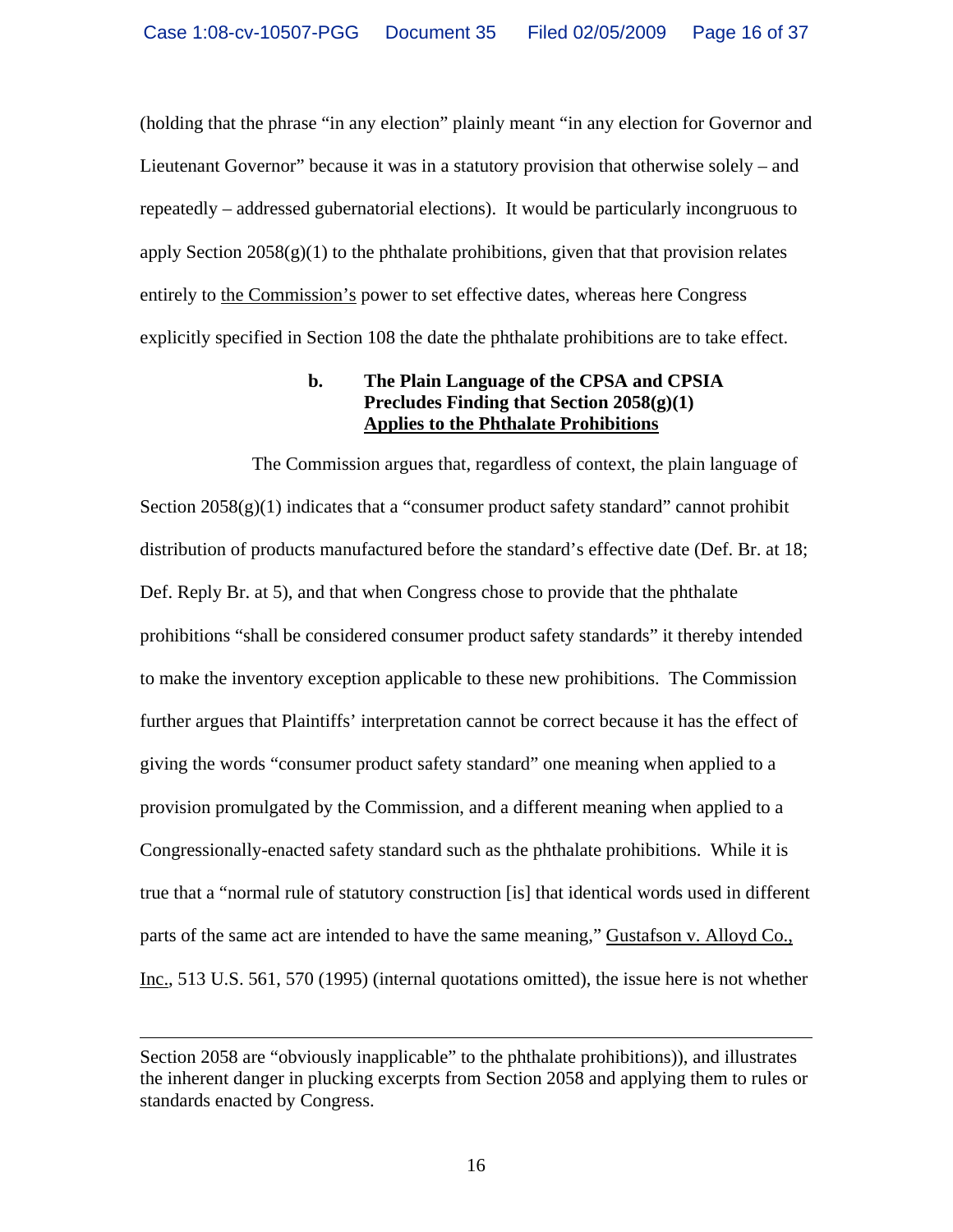the term "consumer product safety standard" always has the same meaning. Rather, the issue is whether Congress's use of the term "consumer product safety standard" was intended to make the inventory exception of Section  $2058(g)(1)$  applicable to the phthalate prohibitions. The plain language of the CPSA and CPSIA does not support the Commission's argument that this was Congress's intent.

"Consumer product safety standard" is not a defined term in the CPSA.

Section 2056 of the Act, however, provides that the "Commission may promulgate consumer product safety standards in accordance with the provisions of section 2058 of this title," and Section 2056(a) further provides:

> A consumer product safety standard shall consist of one or more of any of the following types of requirements:

(1) Requirements expressed in terms of performance requirements.

(2) Requirements that a consumer product be marked with or accompanied by clear and adequate warnings or instructions, or requirements respecting the form of warnings or instructions. (15 U.S.C. § 2056(a) (emphasis added)

The CPSA provides that the consumer product safety standards described above  $-\underline{\text{i.e.}}$ , those promulgated by the Commission under Section  $2056(a)$  – constitute one type of "consumer product safety rule." 15 U.S.C.  $\S 2052(a)(6)$ . The other type of "consumer" product safety rule" is "a rule under this chapter declaring a consumer product a banned hazardous product." Id. Thus, under the CPSA, a "consumer product safety standard" adopted by the Commission is a provision that, among other things: (1) consists solely of a performance or labeling requirement; (2) is different from a rule declaring a consumer product to be a "banned hazardous product"; and (3) pursuant to Section  $2058(g)(1)$  is not applicable to products "manufactured before the effective date."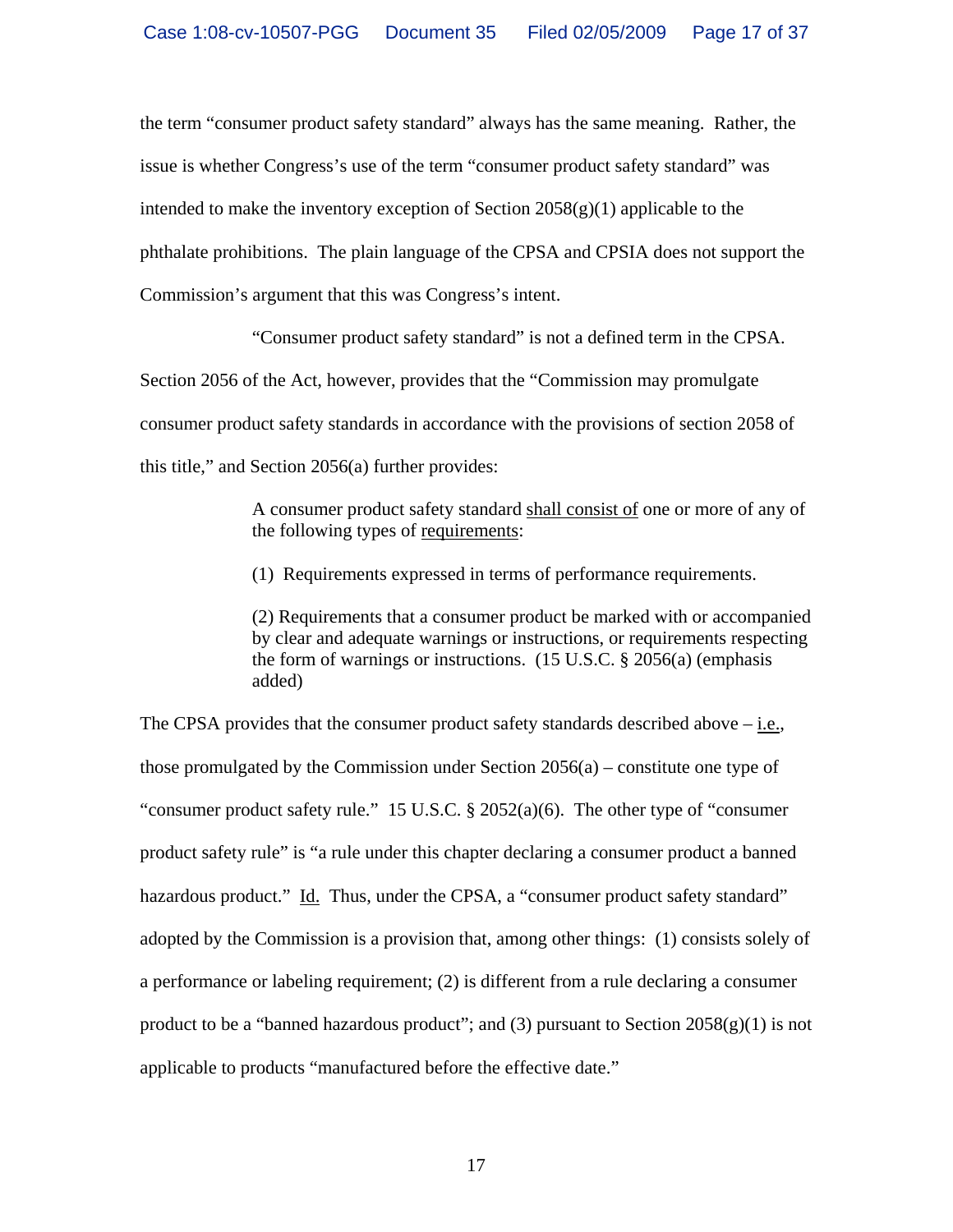Although Section 108(d) states that the phthalate prohibitions "shall be considered consumer product safety standards," these prohibitions fall outside Section 2056(a)'s description of a Commission-promulgated "consumer product safety standard" because they do more than establish a performance or labeling requirement – they also make certain conduct unlawful, and they contain their own effective date provision. See 15 U.S.C. §§ 2057c(a), (b)(1). Any rule promulgated under Section 108(b)(3)(B) would likewise fall outside Section 2056(a)'s description of a Commission-promulgated "consumer product safety standard," because Section 108(b)(3)(B) relates solely to a rule declaring a product to be a "banned hazardous product" – a category distinct from a consumer product safety standard.<sup>[5](#page-17-0)</sup> See 15 U.S.C. § 2057c(b)(3)(B). Moreover, with respect to rules promulgated under Section 108(b)(3), Congress expressly instructed the Commission to follow the less rigorous rulemaking procedures set forth in 5 U.S.C. § 553 rather than the procedures for Commission-promulgated consumer product safety standards set forth in Section 2058. See 15 U.S.C. § 2057c(b)(3).

The phthalate prohibitions enacted by Congress do not fit within the statutory description of Commission-promulgated "consumer product safety standards." Accordingly, Congress's direction that these prohibitions "shall be considered consumer product safety standards" in Section 108(d) does not automatically make the inventory

<span id="page-17-0"></span> 5 Section 2057 authorizes the Commission to declare a product a "banned hazardous product" when the product "presents an unreasonable risk of injury" and "no feasible consumer product safety standard under this chapter would adequately protect the public." 15 U.S.C. § 2057.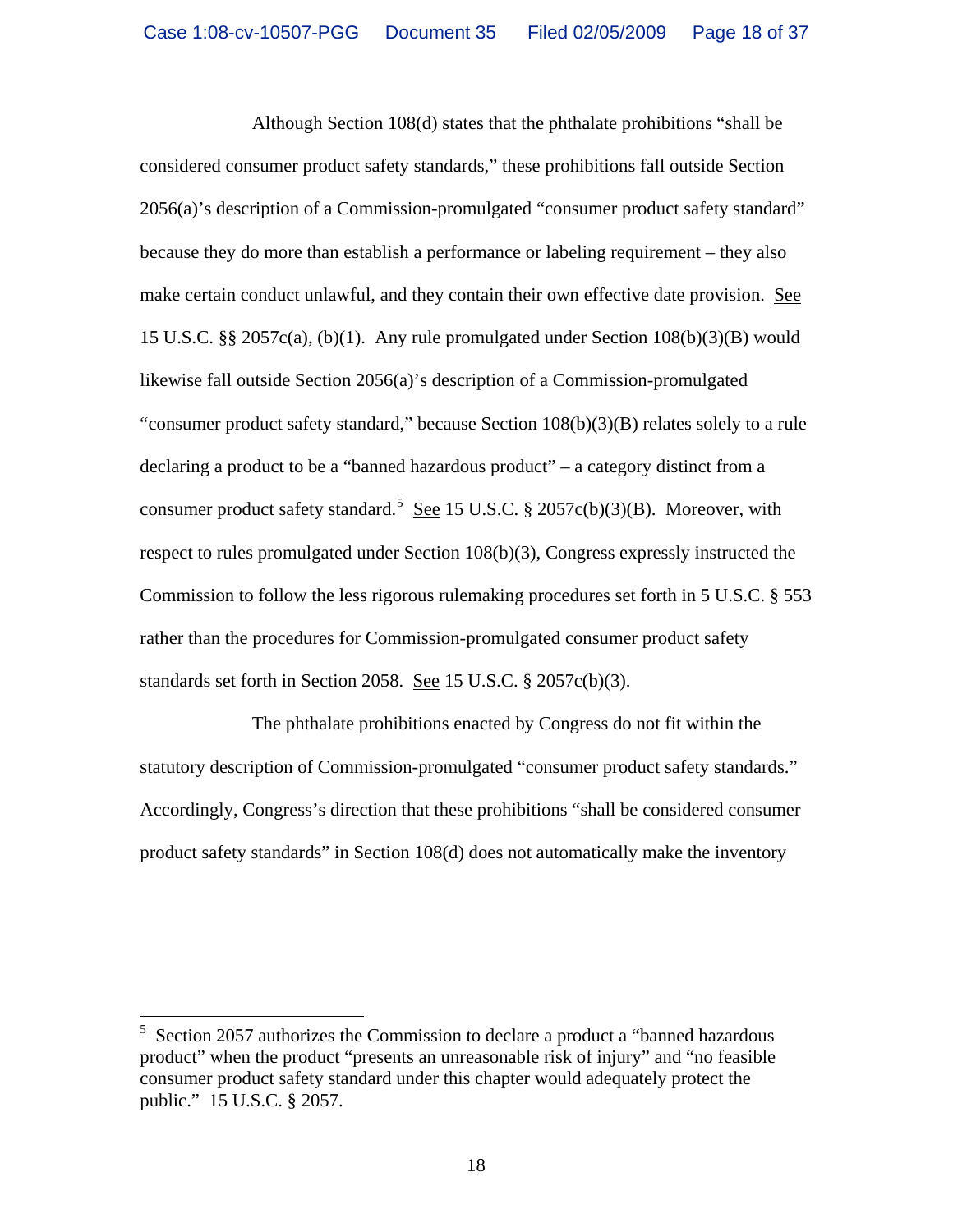exception – one aspect of Commission-promulgated safety standards – applicable to those prohibitions.<sup>[6](#page-18-0)</sup>

# **2. The Language and Structure of the CPSIA Show that Congress Did Not Intend Section 2058(g)(1) to Apply to the Phthalate Prohibitions**

Several other aspects of the structure and language of the CPSIA show that Congress did not intend to make the inventory exception applicable to the phthalate prohibitions when it enacted Section 108(d).

First, in determining the meaning of statutory language, the Court "must

consider . . . its placement and purpose in the statutory scheme." United States v.

Dauray, 215 F.3d 257, 261 (2d Cir. 2000) (internal quotations omitted). Congress placed

the keys words at issue here – "shall be considered consumer product safety standards" –

in a subsection explicitly associated with pre-emption. Indeed, Section 108(d) is entitled

"Treatment as Consumer Product Safety Standards; Effect on State Law."<sup>[7](#page-18-1)</sup> Its text

 $\overline{a}$ 

consists of just two sentences: the sentence stating that the phthalate prohibitions "shall

<span id="page-18-0"></span><sup>&</sup>lt;sup>6</sup> In support of its argument that the inventory exception necessarily applies to anything that Congress directs "shall be considered a consumer product safety standard," the Commission notes that on several occasions, Congress has expressly stated that Section 2058 would not apply to a safety standard or rule. (Def. Br. 18 n.2) However, in each of these instances, Congress provided that the rule in question "shall be considered to be a consumer product safety rule issued by the Consumer Product Safety Commission." See 15 U.S.C. § 2056 note (citing Pub. L. 110-278 and Pub. L. 101-608) (emphasis added) (relating to child-resistant portable gasoline containers and automatic garage door openers); see also 15 U.S.C. § 6004(a)-(c) (directing the Commission to issue a consumer product safety standard concerning children's bicycle helmets). Thus, Congress's explicit statement that Section 2058 would not apply in these cases merely confirms its understanding that the Commission is ordinarily bound to comply with Section 2058.

<span id="page-18-1"></span><sup>&</sup>lt;sup>7</sup> While the plain meaning of a statutory provision is not controlled by its title, "a title may be a useful 'tool for the resolution of a doubt about the meaning of a statute.'" Collazos v. United States, 368 F.3d 190, 196 (2d Cir. 2004) (internal citations and modifications to quotation omitted).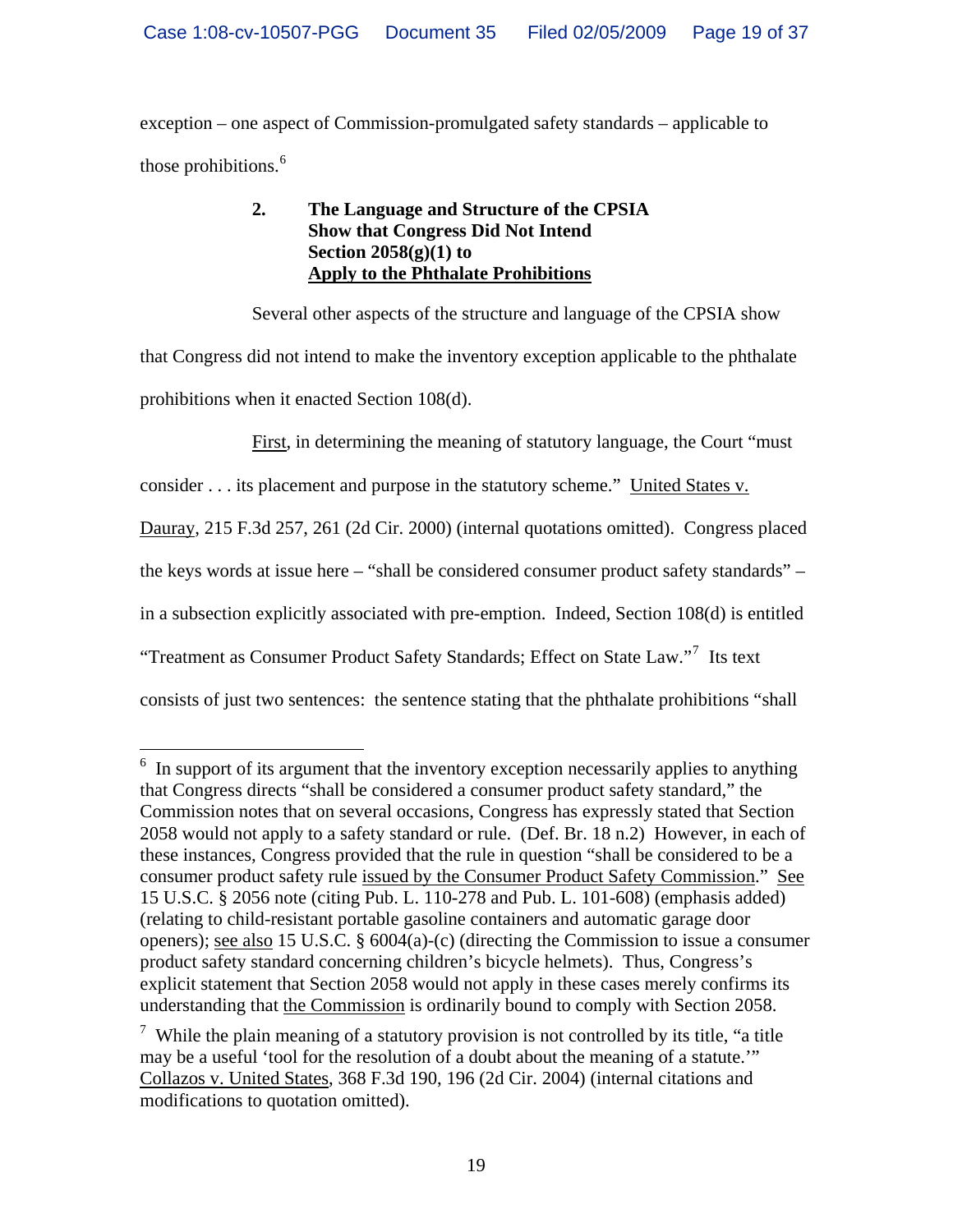be considered consumer product safety standards," and a sentence providing that "[n]othing in this section or the Consumer Product Safety Act (15 U.S.C. 2051 et seq.) shall be construed to preempt or otherwise affect any State requirement with respect to any phthalate alternative not specifically regulated" under the CPSA. Moreover, designating a provision as a "consumer product safety standard" has important preemption ramifications under the CPSA.

Section 2075 of the CPSA provides that "[w]henever a consumer product safety standard under this chapter is in effect and applies to a risk of injury associated with a consumer product, no State . . . shall have any authority to either establish or to continue in effect any provision of a safety standard or regulation [concerning] . . . such product . . . [unless the State standard] provides a significantly higher degree of protection from such risk of injury than the consumer product safety standard under this chapter." 15 U.S.C. § 2075(a) and (c)(1) (emphasis added). <sup>[8](#page-19-0)</sup> Designating the phthalate prohibitions as consumer product safety standards brings them within a well established statutory pre-emption scheme and makes clear that states can preserve their more expansive phthalate regulations pertaining to non-covered products. The second sentence of Section 108(d) clarifies that the phthalate prohibitions have no pre-emptive effect with respect to phthalate alternatives that have not expressly been addressed by Congress or the Commission.<sup>[9](#page-19-1)</sup> Accordingly, Congress's decision to use the words "shall be

 $\overline{a}$ 

<span id="page-19-0"></span><sup>&</sup>lt;sup>8</sup> In addition, states must apply to the Commission for permission to establish or continue such a standard and must show that the standard will not unduly burden interstate commerce. 15 U.S.C. § 2075(c). The CPSA pre-emption provision further provides that states may establish standards providing a higher degree of protection with respect to products that are for the state's own use. Id. § 2075(b).

<span id="page-19-1"></span> $9<sup>9</sup>$  The legislative history shows that Congress was aware that several states have regulated phthalates in children's products, and wanted to avoid pre-empting regulations that apply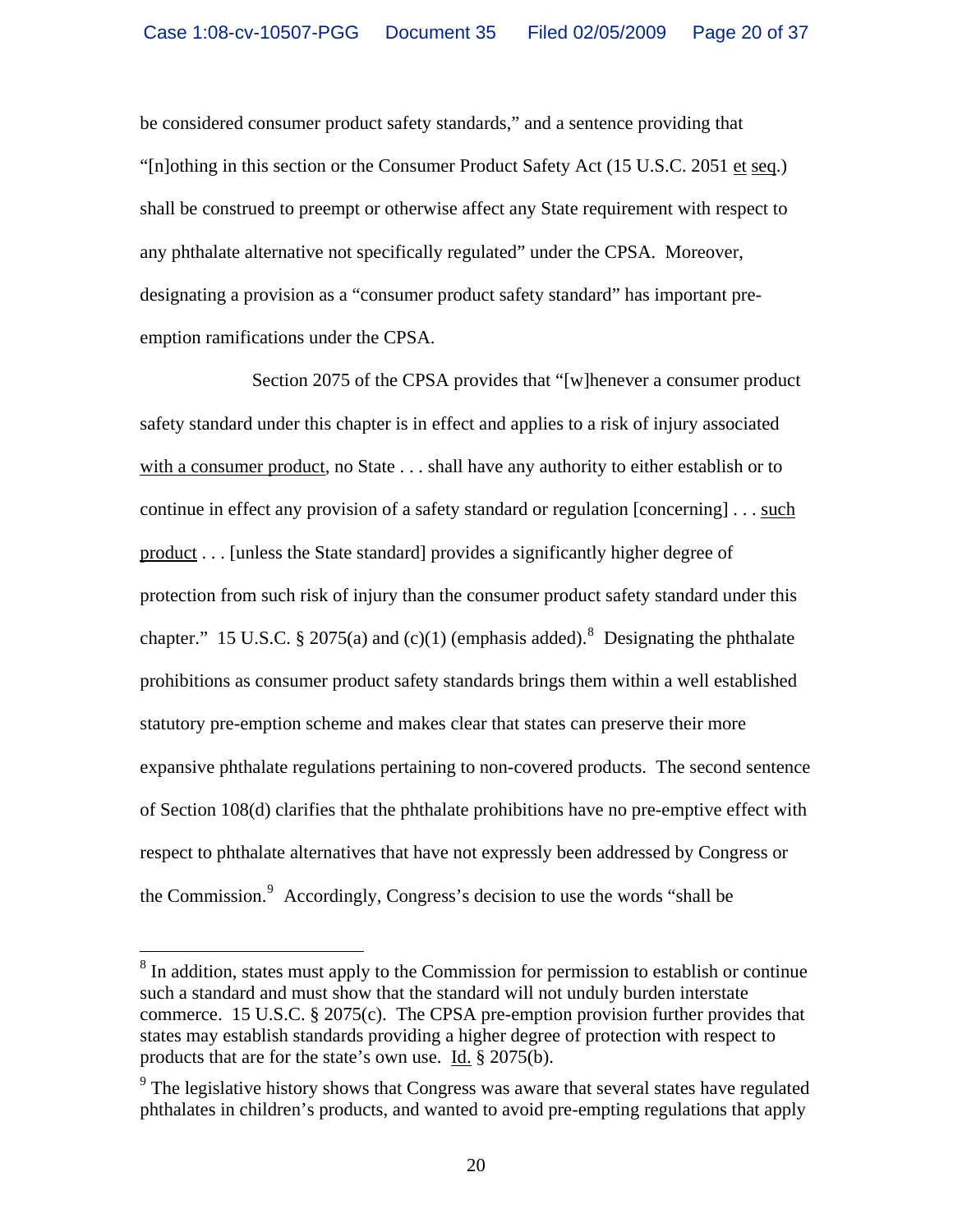considered consumer product safety standards" in Section 108(d) shows a concern about pre-emption, not an intention to create an exception for inventory.

Second, in Section 108(d), Congress did not state that the phthalate prohibitions should be treated "as if issued by the Commission under Section 2058." Congress did, however, make such an express statement with respect to the new toy safety standards that it adopted in Section 106 of the CPSIA. Compare 15 U.S.C. § 2057c(d) (CPSIA Section 108(d), stating that the phthalate prohibitions "shall be considered consumer product safety standards under the Consumer Product Safety Act") with id. §§ 2056b(a), (f) (enacted as CPSIA Sections 106(a) and 106(f), stating that the new toy safety standards "shall be considered consumer product safety standards issued by the Commission under section 2058 of this title" (emphasis added)).

The Court must presume that this difference between Section 108(d) and Sections 106(a) and 106(f) is meaningful, and that Congress intentionally chose not to state that the phthalate prohibitions should be treated "as if issued by the Commission under Section 2058." The import of this choice is that Congress did not intend for Section 2058 to apply to the phthalate prohibitions. See Rabin v. Wilson-Coker, 362 F.3d 190, 196 (2d Cir. 2004) ("If drafters choose to use one word in part of a statute and omit it in another, 'it is generally presumed that Congress acts intentionally and

 $\overline{a}$ 

to a broader range of children's products than the federal phthalate prohibitions. 154 Cong. Rec. H7577-01, 2008 WL 2917275 (July 30, 2008 statement of Rep. Waxman) ("I am . . . pleased that under another key provision of the [CPSIA] – the new prohibition on phthalates – states retain the ability to regulate phthalates in product classes that are not regulated under this legislation."). The legislative history further shows that Congress was also aware that California regulates phthalate alternatives (which are not covered by the CPSIA) and did not want to pre-empt those regulations. See id. ("California has a law on phthalate alternatives and it is important that that law will remain in effect as the new Federal ban on phthalates enters into force.").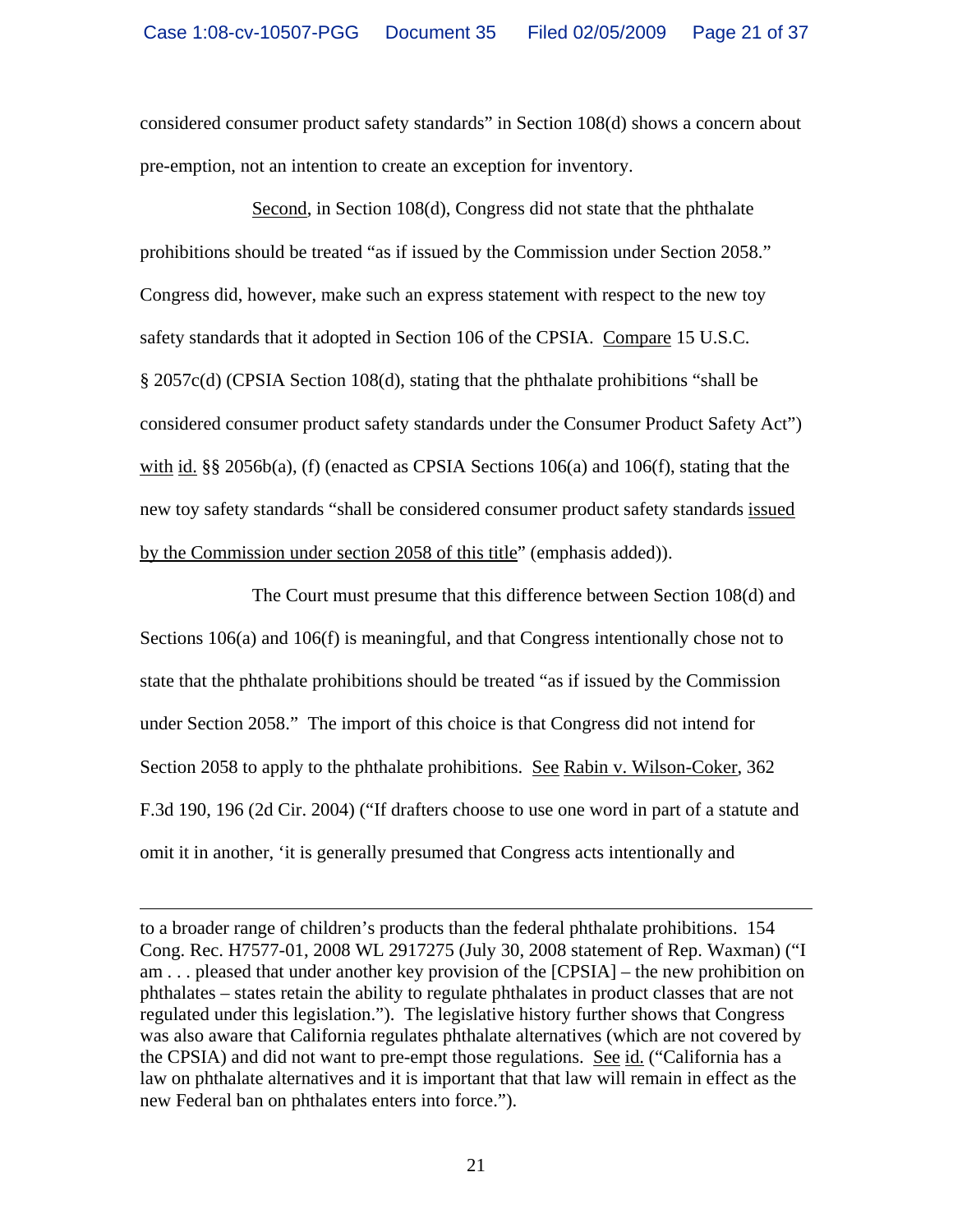purposely in the disparate inclusion or exclusion.'" (quoting Russello v. United States, 464 U.S. 16, 23 (1983))); Friends of Gateway v. Slater, 257 F.3d 74, 81 (2d Cir. 2001) (comparing provisions of concurrently enacted legislation and finding that presence of restrictions in one act, and absence of restrictions in other act, "demonstrates . . . [that] Congress knew how to implement such restrictions if it so desired").

In sum, Section 108's text and structure provide two affirmative reasons to conclude that Congress did not intend for the inventory exception provision of Section  $2058(g)(1)$  to apply to the phthalate prohibitions. In contrast, the Commission has not identified any aspect of Section 108's structure that supports the opposite conclusion. The Commission's sole argument in this regard is that Congress, in the CPSIA, expressly addressed existing inventory only in Section 104(c), which deals with cribs, and that its failure to do the same in Section 108 indicates that it did not intend the phthalate prohibitions to apply to existing inventory. (Def. Br. at 12, 19) Section 104(c), however, contains no discussion of "inventory." Instead, this provision makes it unlawful to "manufacture, sell, contract to sell or resell, lease, sublet, offer, provide for use or otherwise place in the stream of commerce a crib that is not in compliance with" an applicable consumer product safety standard. 15 U.S.C.  $\S 2056a(c)(1)$ .

The Commission argues that the words "place in the stream of commerce" "make clear that  $\dots$  [the new crib standards] appl[y] to inventory." (Def. Br. at 19) The Commission does not explain, however, why it is clear that the words "place in the stream of commerce" apply to inventory, while a very similar phrase – "distribute in commerce" (used in the phthalate prohibitions) – obviously does not. Moreover, the legislative history of Section 104(c) reveals that the Commission's assertion is entirely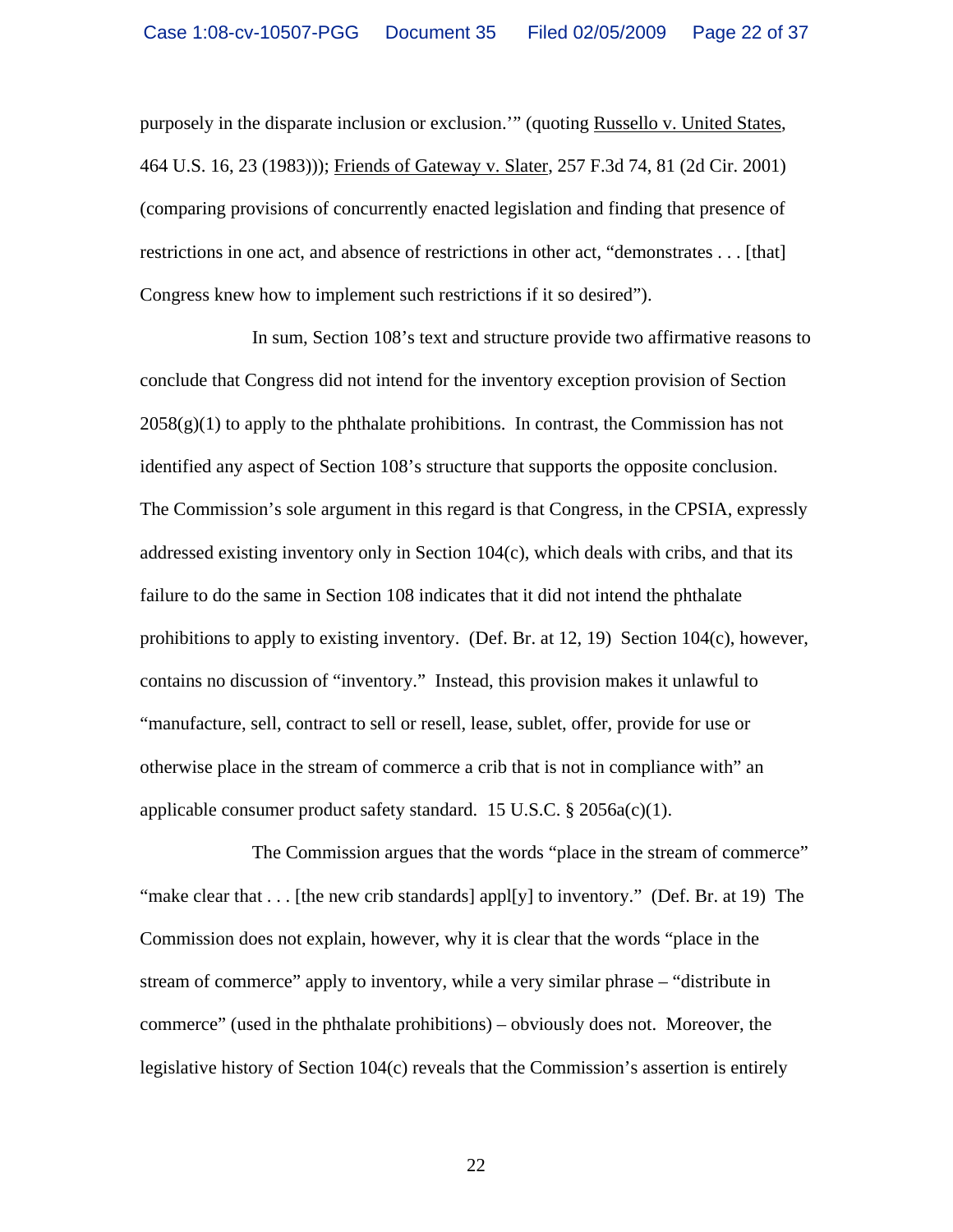unfounded, because that section was designed to address second-hand cribs – not unsold, new inventory. See 154 Cong. Rec. S7867-01, 2008 WL 2938243 (July 31, 2008 statement of Sen. Feinstein) (describing CPSIA as "clos[ing] a loophole in consumer product safety standards" by "prohibit[ing] commercial users, such as thrift stores and resale furniture stores, . . . [from] sell[ing], resell[ing] or leas[ing] unsafe used cribs . . .[;] prohibit[ing] hotels, motels, and day-care centers from using unsafe cribs, and add[ing] secondhand cribs to the list of child and infant products covered by the Consumer Product Safety Act").

# **3. Congress's Decision Not To Declare Phthalates a "Banned Hazardous Substance" or To Declare the Covered Products To Be "Banned Hazardous Products" Does Not Undermine the Plain Meaning of the Phthalate Prohibitions**

The Commission's final argument relating to the language and context of

the CPSIA as a whole is that "Congress[] cho[se] not to call the phthalate prohibition a  $\text{ban}^{10}$  $\text{ban}^{10}$  $\text{ban}^{10}$  or to "designate the phthalate containing products as banned hazardous products . . . or banned hazardous substances," and that that choice has significance with respect to whether the inventory exception applies to the phthalate prohibitions. (Def. Br. at 16-17;

<span id="page-22-0"></span> $\overline{a}$  $10$  The Court discusses in the text of this opinion the statutory significance of Congress's decision not to treat phthalates as banned hazardous substances. As a matter of standard English usage, however, the Court does not agree with the Commission's argument that Congress's use of the word "prohibition" in Section 108 indicates a decision to treat differently inventory of products containing phthalates from the inventory of products contained "banned" substances. "Prohibition" and "ban" have the same meaning in everyday use. See, e.g., Webster's Third New International Dictionary 169 (2002) (defining "ban" as "to prohibit esp[ecially] by legal means . . ."). Indeed, these terms are used interchangeably by the Commission itself, as shown by the General Counsel's use of the word "ban" to describe the phthalate prohibitions in an opinion letter issued shortly after the opinion at issue here. See November 25, 2008 Letter from Commission General Counsel Cheryl A. Falvey to Kevin M. Burke at 1 ("Section 108 permanently bans three specific types of phthalates and bans a different group of another three phthalates on an interim basis."), available at <http://www.cpsc.gov/library/foia/advisory/321.pdf> (last visited on February 5, 2009).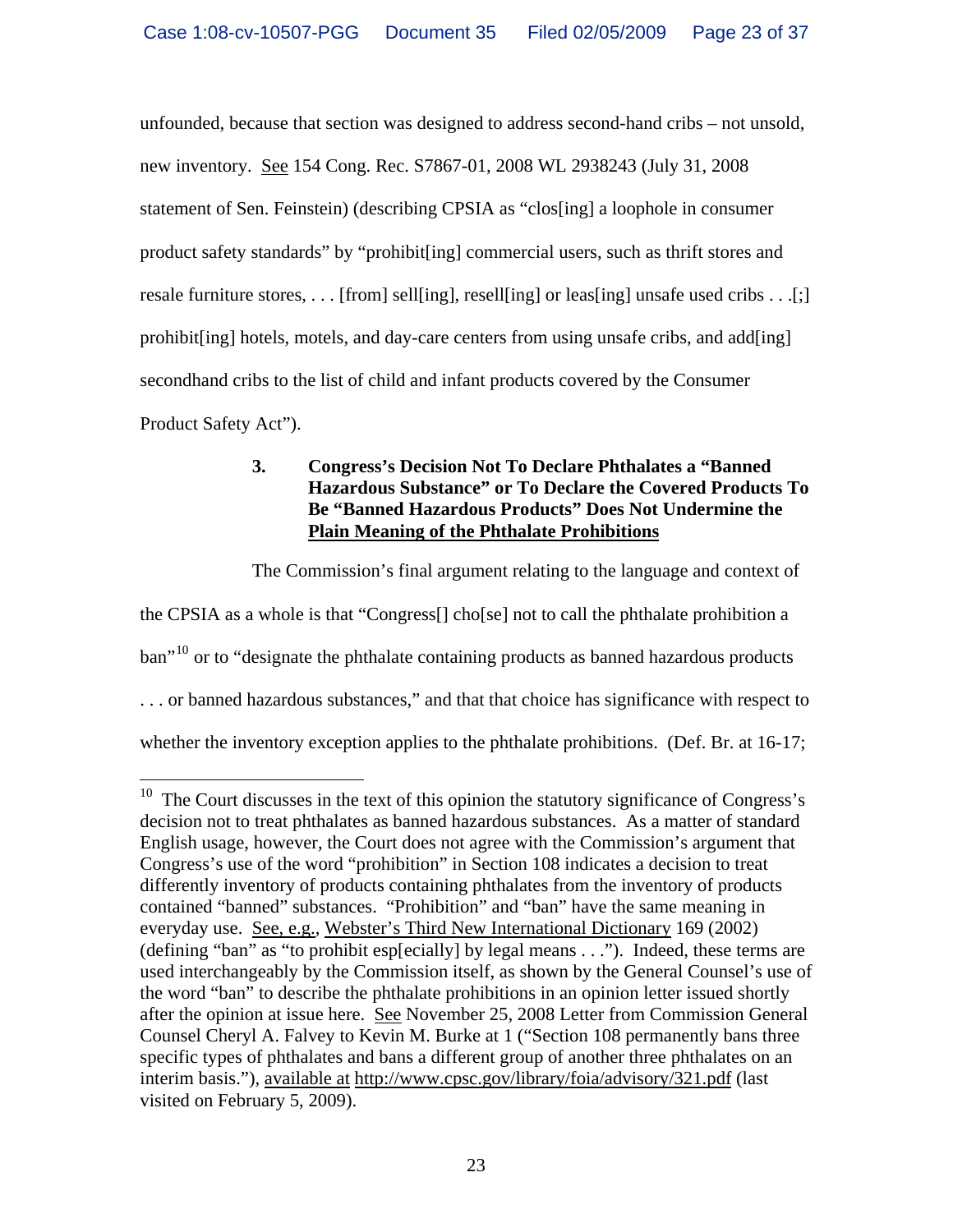Def. Reply Br. at 2-3) The Commission's argument is based on the fact that the inventory exception of Section  $2058(g)(1)$  applies only to "consumer product safety" standards" and not to banned hazardous products or substances. 15 U.S.C.  $\S 2058(g)(1)$ . Thus, the Commission reasons, if Congress had declared the covered products to be "banned hazardous products" or "banned hazardous substances" under the CPSA, there would be no possible argument that the inventory exception applies to the phthalate prohibitions. (Id.) From this alleged fact, the Commission would have this Court infer that Congress intended the inventory exception to apply to the phthalate prohibitions.

The Commission's argument is unpersuasive because it depends on multiple false premises. This Court cannot infer what Congress's intent was as to inventory from Congress's decision not to designate the covered products as banned hazardous products or as products containing banned hazardous substances.

As an initial matter, it is not the case that the sale of inventory is invariably prohibited for banned hazardous products and products containing banned hazardous substances. The Commission has in the past permitted the sale of inventory even in cases where a product has been declared a banned hazardous product or contains a banned hazardous substance. (See Bernard Decl. Ex. J at 3 (September 12, 2008 memorandum from Commission's General Counsel to its Acting Chairman, observing that "[i]n the past, when the agency has determined that a product shall be treated as a banned hazardous substance, it has sometimes applied the ban retroactively to inventory and sometimes it has not").) Moreover, although Congress chose not to regulate phthalates under the statutory schemes for "banned hazardous substances" or, at this time, for "banned hazardous products," that choice cannot support any inference about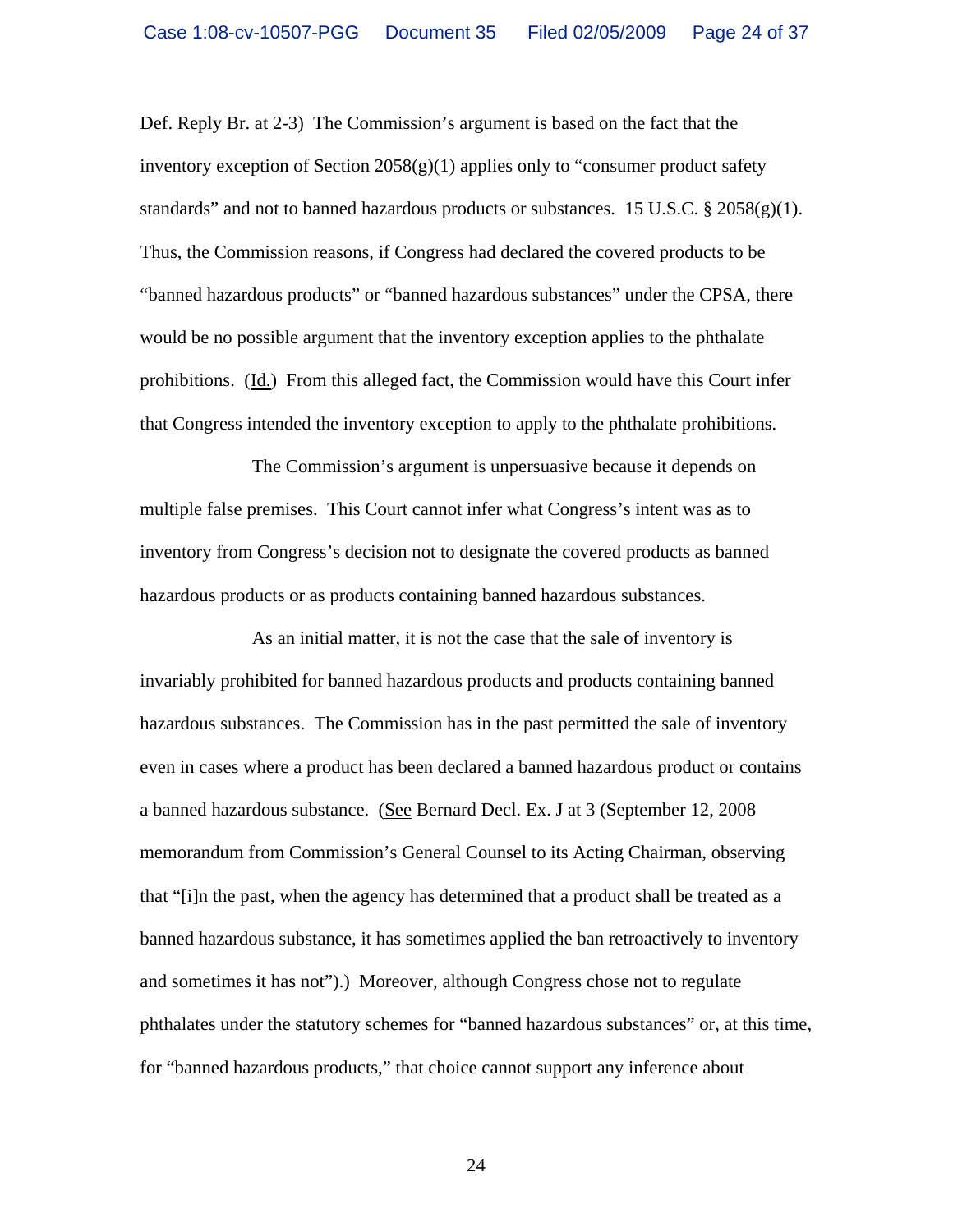Congress's intent with respect to existing inventory. There are numerous differences between the statutory provisions that apply to banned hazardous substances and those that apply to banned hazardous products and products covered by consumer product safety standards.<sup>[11](#page-24-0)</sup> The inapplicability of Section 2058(g)(1) to banned hazardous substances and banned hazardous products is just one of those differences, and there is no evidence from which this Court can infer that Congress chose not to designate phthalates as "banned hazardous substances" or phthalate-containing products as "banned hazardous products" because of that particular difference between the statutory schemes.

Finally, and contrary to the Commission's assertion, Congress did not make a clear decision that phthalate-containing products would not be banned as "banned hazardous products." Instead, Congress prohibited the manufacture, sale, and importation of covered products containing certain amounts of six specific phthalates beginning on February 10, 2009, and further instructed the Commission to commence the process of studying "the effects on children's health of all phthalates and all phthalate alternatives as used in children's toys and child care articles." 15 U.S.C. § 2057c(b)(2)(A) (emphasis added) (codifying CPSIA Section 108(b)(2)(A)). Congress further directed that within 180 days after receiving the results of this study, the Commission "shall . . . declare any children's product containing any phthalates to be a

 $\overline{a}$ 

<span id="page-24-0"></span> $11$  Banned hazardous substances are covered by a different statute, the Federal Hazardous Substances Act, 15 U.S.C. §§ 1261 et seq. (the "FHSA"). If phthalates had been designated banned hazardous substances, a different range of conduct would have been prohibited with respect to phthalates, see 15 U.S.C. § 1263, and the penalties for engaging in prohibited conduct would be somewhat different. Compare 15 U.S.C. § 1264-68 (penalty and enforcement scheme under FHSA) with 15 U.S.C. §§ 2069-70 (setting forth civil and criminal penalties under the CPSA). Further, the CPSA has a provision for private enforcement through citizen suits, whereas the FHSA does not. See 15 U.S.C. § 2073.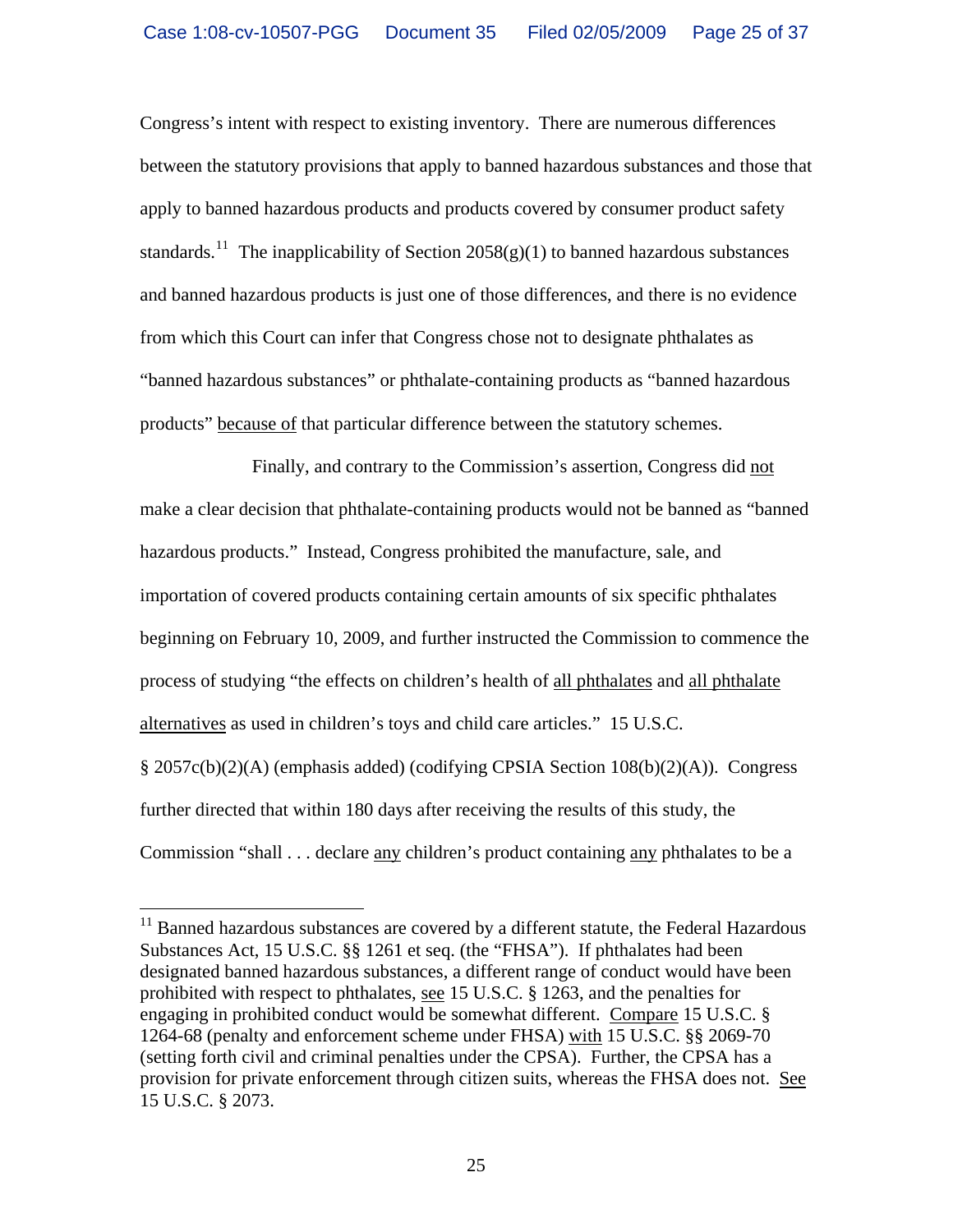banned hazardous product under section 8 of the Consumer Product Safety Act (15 U.S.C. 2057), as the Commission determines necessary to protect the health of children." 15 U.S.C. § 2057c(b)(3)(B) (emphasis added) (codifying CPSIA Section 108(b)(3)(B)).

Thus, in enacting Section 108, Congress clearly contemplated that a "banned hazardous product" designation for covered products containing phthalates might in fact be appropriate, and it directed the Commission to consider that option. Moreover, Congress chose to codify Section 108 in Section 2057 of the CPSA – the section that relates to banned hazardous products – rather than in Section 2056, which relates to consumer product safety standards. Compare 15 U.S.C. § 2057 (entitled "Banned hazardous products"), § 2057a (designating butyl nitrate a "banned hazardous product"), § 2057b (designating volatile alkyl nitrate a "banned hazardous product") and § 2057c (the phthalate prohibitions, enacted as Section 108 of the CPSIA) with 15 U.S.C. § 2056 (entitled "Consumer product safety standards"), § 2056a (entitled "Standards and consumer registration of durable nursery products," enacted as Section 104 of the CPSIA) and § 2056b (entitled "Mandatory toy safety standards," enacted as Section 106 of the CPSIA). See also Dauray, 215 F.3d at 261 (in determining plain meaning of statutory language, court should consider its "placement . . . in the statutory scheme").

In sum, nothing in Congress's use of the word "prohibition," or its failure to use the word "ban," supports an inference that Congress intended to exempt existing inventory from the phthalate prohibitions.

\* \* \*

The plain language of the phthalate prohibitions makes it unlawful to sell "any" covered product beginning on February 10, 2009. 15 U.S.C.  $\S$ § 2057c(a), (b)(1).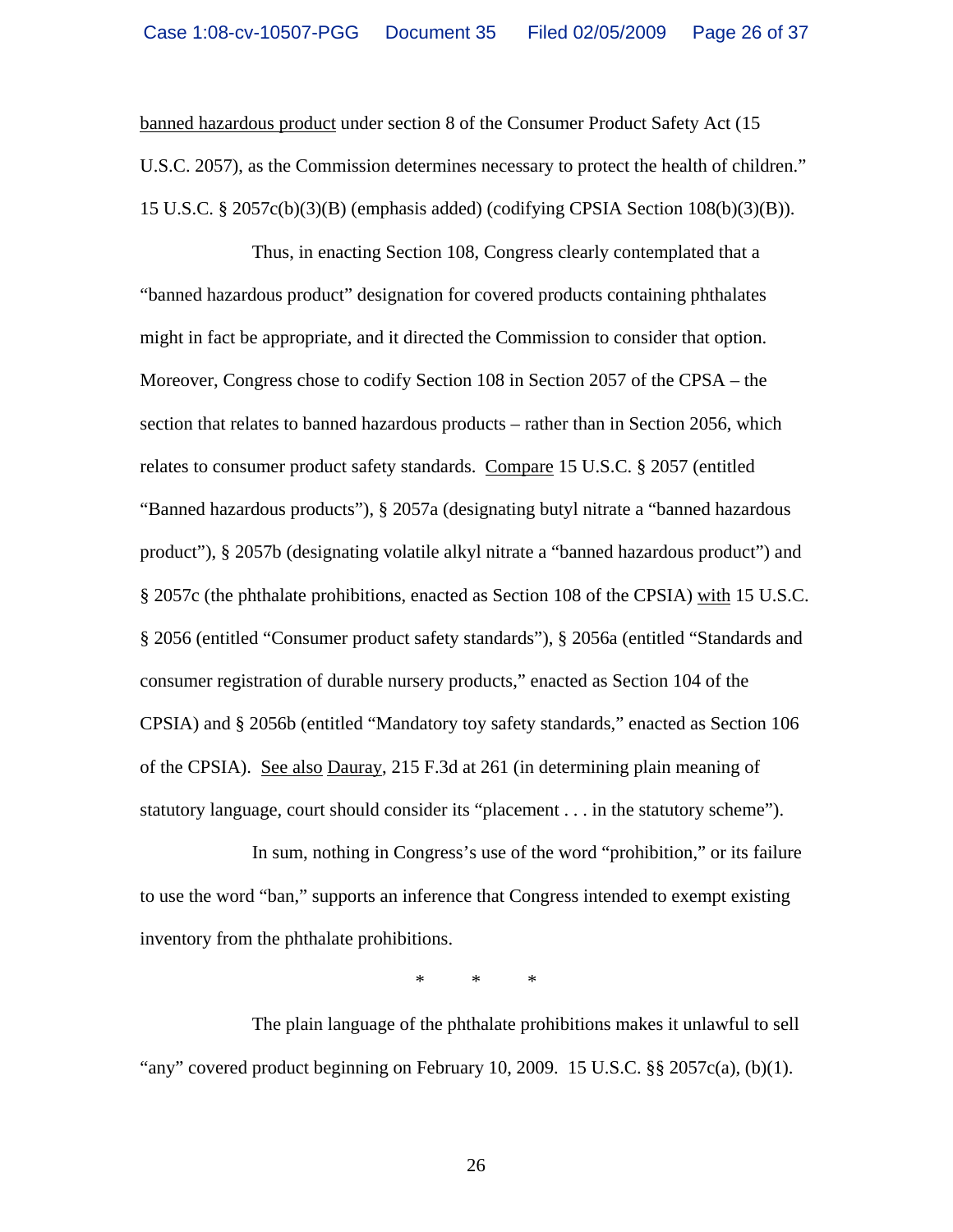The "particular statutory language at issue, as well as the language and design of the statute as a whole," Abraham, 355 F.3d at 198-99, all support the conclusion that Congress did not intend to exempt existing inventory from the phthalate prohibitions. Therefore, the Court finds that "Congress has spoken to the question at issue," id., and has unambiguously prohibited the sale of covered products, including existing inventory, beginning on February 10, 2009.

#### **C. Statutory Purpose and Legislative History**

Although the language and structure of the statutes are dispositive here, the CPSA's purpose and the CPSIA's legislative history also support a finding that the phthalate prohibitions unambiguously apply to existing inventory. See Cohen, 498 F.3d at 120 (courts may look to "structure, purpose, and history" in determining whether Congress has directly spoken to an issue).

That interpretation of the phthalate prohibitions is clearly most consistent with the purposes of the CPSA. One of the CPSA's purposes is "protect[ing] the public against unreasonable risks of injury associated with consumer products." 15 U.S.C. § 2051(b)(1). Assuming that phthalates give rise to an unreasonable risk of injury, consumers would be best protected by making the covered products completely unavailable beginning on February 10, 2009, rather than allowing retailers to continue to sell those products for an unlimited amount of time until they exhaust their existing inventory.[12](#page-26-0) Further, allowing retailers to sell existing inventory would not serve a

 $\overline{a}$ 

<span id="page-26-0"></span> $12$  The Commission conceded at oral argument that the amount of inventory of covered products is "huge." (Tr. 36:14-19)The Commission also stated at oral argument that, under its interpretation of Section 108, covered products manufactured at any time prior to February 10, 2009 – including during the six-month period between enactment and the effective date of February 10, 2009 – could be sold indefinitely. (Tr. 35:22-25) While the six month lag time provided for under the statute was presumably intended to give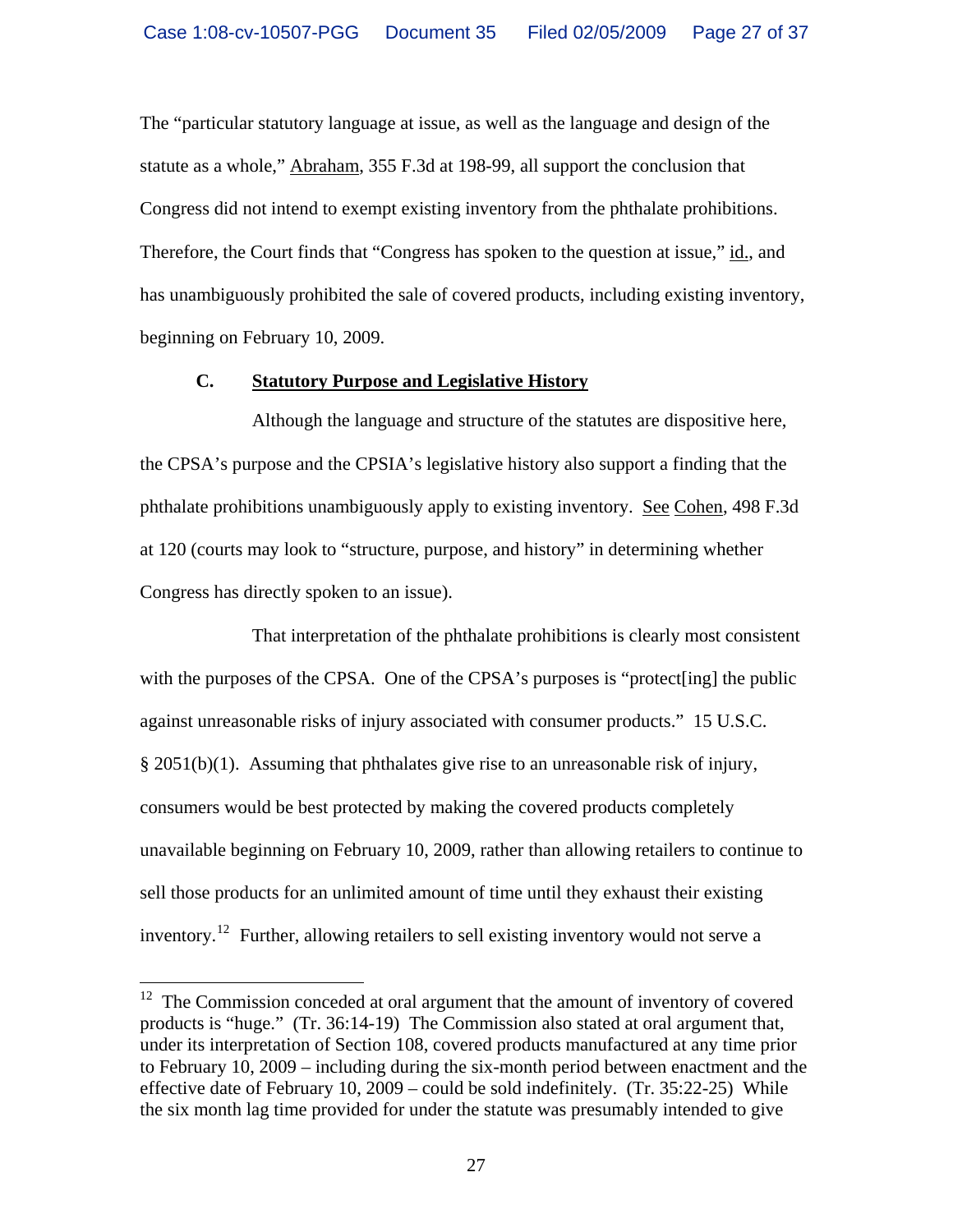second purpose of the CPSA, which is to "assist consumers in evaluating the comparative safety of consumer products." 15 U.S.C. § 2051(b)(2). As the Commission conceded at oral argument (Tr. 36:20-25), if retailers are allowed to continue to sell existing inventory, consumers will have no way to distinguish which products comply with the phthalate prohibitions and which do not.

The legislative history is less informative than the statutory purpose, because it does not expressly address the scope of the phthalate prohibitions. However, it does provide further refutation of the Commission's contention that the CPSIA represents a choice by Congress not to ban phthalates. The legislative history shows that members of Congress made no distinction between the effect of the phthalate prohibitions and the effect of the provision designating certain products containing lead as "banned hazardous substances." See 15 U.S.C. § 1278a(a)(1) (enacted as CPSIA Section  $101(a)(1)$ ). To the contrary, members of Congress repeatedly referred to the lead and phthalate provisions together, and called them both "bans." See, e.g., 154 Cong. Reg. E1670-04, 2008 WL 2945220 (July 30, 2008 statement of Rep. Conyers) (CPSIA "ban[s] lead and 6 toxins categorized as 'phthalates' in children's toys"); 154 Cong. Rec. S7867-01, 2008 WL 2938243 (July 31, 2008 statement of Sen. Inouye) (CPSIA "bans . . . lead and certain phthalates from children's products"); id. (July 31, 2008 statement of Sen. Boxer) (CPSIA "includes a strong ban on lead and phthalates"); 154 Cong. Rec. H7577-01, 2008

industry time to dispose of non-compliant inventory and retool for compliant products, under the Commission's interpretation, companies would have little incentive to reduce production of non-compliant products in the six months preceding Section 108's effective date. Further, under the Commission's interpretation, Congress's decision to give companies precisely 180 days to come into compliance with the phthalate prohibitions would be rendered meaningless, because companies could continue selling non-compliant products indefinitely, as long as they were manufactured before February 10, 2009.

 $\overline{a}$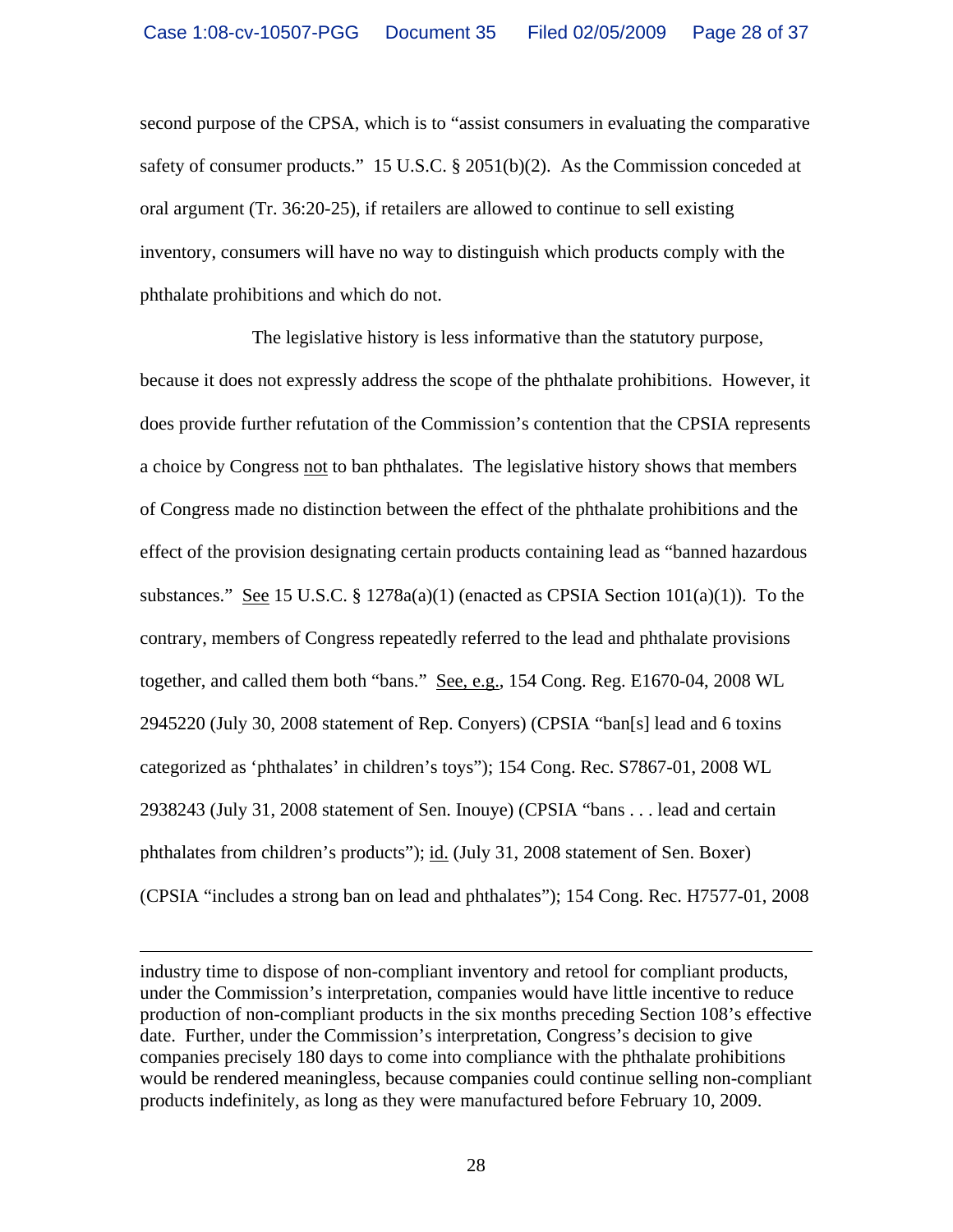WL 2917275 (July 30, 2008 statement of Rep. Dingell) (under the CPSIA, "[t]he presence of lead and dangerous phthalates in toys and other products of children up to age 12 will be banned"); id. (July 30, 2008 statement of Rep. Rush) (CPSIA "effectively bans lead and certain phthalates in children's products"); id. (July 30, 2008 statement of Rep. Schakowsky) ("For the first time, we are virtually banning lead in children's products as well as the harmful phthalates that can cause hormonal damage."); id. (July 30, 2008 statement of Rep. Markey) ("We have agreed to ban lead and p[h]thalates in children's products.").  $^{13}$  $^{13}$  $^{13}$ 

Because the Commission's interpretation of the phthalate prohibitions is contrary to the language and structure of the CPSIA, and is inconsistent with the CPSA's purpose and the CPSIA's legislative history, it must be set aside as "not in accordance with law." 5 U.S.C. § 706(2)(A).

# **IV. THE COMMISSION'S INTERPRETATION OF SECTION 108 IS NOT ENTITLED TO DEFERENCE**

 $\overline{a}$ 

Even if the phthalate prohibitions could be construed as ambiguous with respect to their application to existing inventory, the Commission's opinion letter would not be entitled to deference because it is not thorough, well-reasoned or substantiated. Moreover, while the Commission argues that the Court should defer to its opinion in

<span id="page-28-0"></span><sup>&</sup>lt;sup>13</sup> See also 154 Cong. Rec. E1645-01, 2008 WL 2945141 (July 30, 2008 statement of Rep. DeLauro) (CPSIA "include<sup>[s]</sup> a ban on toxic phthalates from children's products"); 154 Cong. Rec. E1663-03, 2008 WL 2945195 (July 30, 2008 statement of Rep. McCollum) (CPSIA "ban[s] toxic phthalates in children's toys"); 154 Cong. Rec. S7867-01, 2008 WL 2938243 (July 31, 2008 statement of Sen. Feinstein) (CPSIA "bans the use of six phthalates in many children's products and child care articles"); 154 Cong. Rec. H7577-01, 2008 WL 2917275 (July 30, 2008 statement of Rep. Waxman) (CPSIA includes "a ban on phthalates"); id. (July 30, 2008 statement of Rep. Pelosi) (CPSIA "bans toxic phthalates in children's toys and child care articles"); id. (July 30, 2008 statement of Rep. DeGette) (CPSIA "permanently bans three phthalates and temporarily bans three others in toys for kids 12 and under").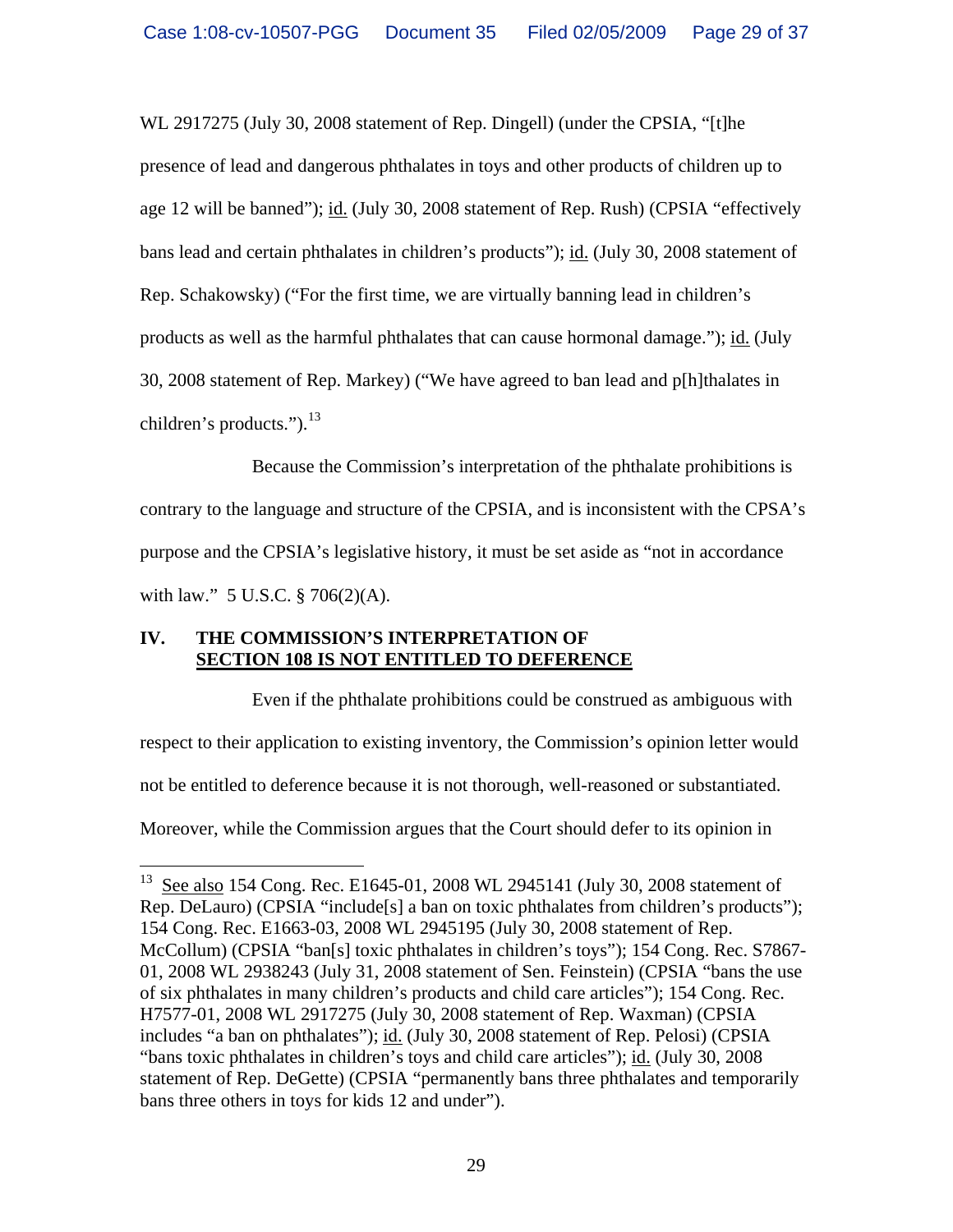order to avoid giving retroactive effect to the phthalate prohibitions, this case – as the Commission conceded at oral argument (Tr. 33:23-24) **–** does not implicate true retroactivity concerns.

#### **A. The Opinion Letter Is Not Entitled to Deference**

Under Skidmore v. Swift & Co., 323 U.S. 134 (1944), "the weight . . . [the court] accord[s] an agency interpretation depends upon 'the thoroughness evident in its consideration, the validity of its reasoning, its consistency with earlier and later pronouncements, and all those factors which give it power to persuade.'" Boykin v. KeyCorp, 521 F.3d 202, 208 (2d Cir. 2008) (quoting Skidmore, 323 U.S. at 140). The "'validity' inquiry looks to whether an agency interpretation is well-reasoned, substantiated, and logical." Id. (internal quotation omitted). The Commission's opinion letter does not demonstrate the thoroughness of consideration and validity of reasoning that would warrant deference under Skidmore.

As an initial matter, the Court notes that the opinion letter was prompted by a request for guidance dated just two business days earlier. (Bernard Decl. Ex. A) Any agency would be hard-pressed to issue a fully considered opinion in the brief amount of time it took the Commission's General Counsel to issue the opinion letter here.

More importantly, the opinion letter does not reveal any thorough consideration or analysis of the plain language of the phthalate prohibitions or the context provided by the CPSIA and CPSA as a whole. "Statutory construction is a holistic endeavor, and, at a minimum, must account for a statute's full text, language as well as ... structure ... and subject matter." U.S. Nat'l Bank of Oregon v. Independent Ins. Agents of Am., Inc., 508 U.S. 439, 455 (1993) (internal quotation omitted). The opinion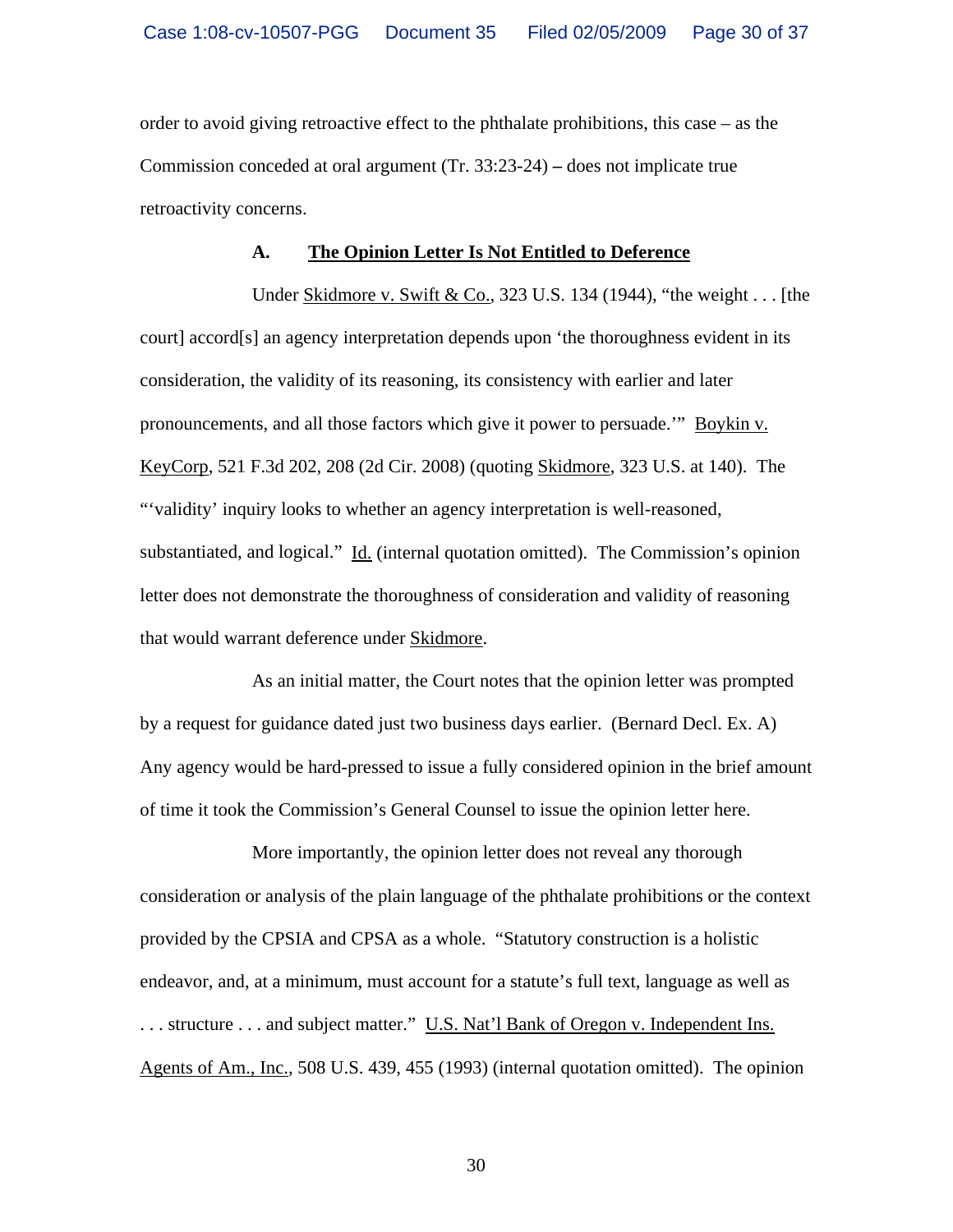letter here does not even mention the plain language of the phthalate prohibitions, which state that "[b]eginning on" February 10, 2009, it will be unlawful to "offer for sale" or "distribute in commerce . . . any" covered products. 15 U.S.C.  $\S 2057c(a)$ , (b)(1) (emphasis added). Instead of grappling with what appears to be direct and unequivocal prohibitions, the opinion letter relies entirely on the language of 15 U.S.C.  $\S 2058(g)(1)$ , which it considers in isolation, without regard to the context provided by Section 2058 as a whole. In particular, the opinion letter does not address the fact that Section 2058's numerous provisions expressly refer to limitations on the Commission, not to restrictions on Congressional legislation. The opinion letter also does not discuss the language or context of Section 108(d), which is the only section that could arguably make Section  $2058(g)(1)$  applicable to the phthalate prohibitions. Nor does it address any of the aspects of Section 108 that affirmatively indicate that Congress did not intend for Section  $2058(g)(1)$ 's inventory exception to apply to the phthalate prohibitions. Instead, the opinion letter simply assumes that Section 2058(g)(1) automatically applies to the phthalate prohibitions.

The opinion letter notes that Section 108 "appears to reflect a desire to keep the fundamental expectations of the regulatory process consistent with past practice under the existing statute." (Bernard Decl. Ex. B at 2) However, this assertion is not supported by any citation whatsoever, whether to the statute's language or purpose, its legislative history, case law, agency guidance, or any other source. Strikingly, the opinion letter ignores an obvious alternative explanation for Section  $108(d) - i.e.,$  that Congress wished to make a specific pre-emption regime applicable to phthalates. And as demonstrated above, there is nothing in the statute's structure, purpose or legislative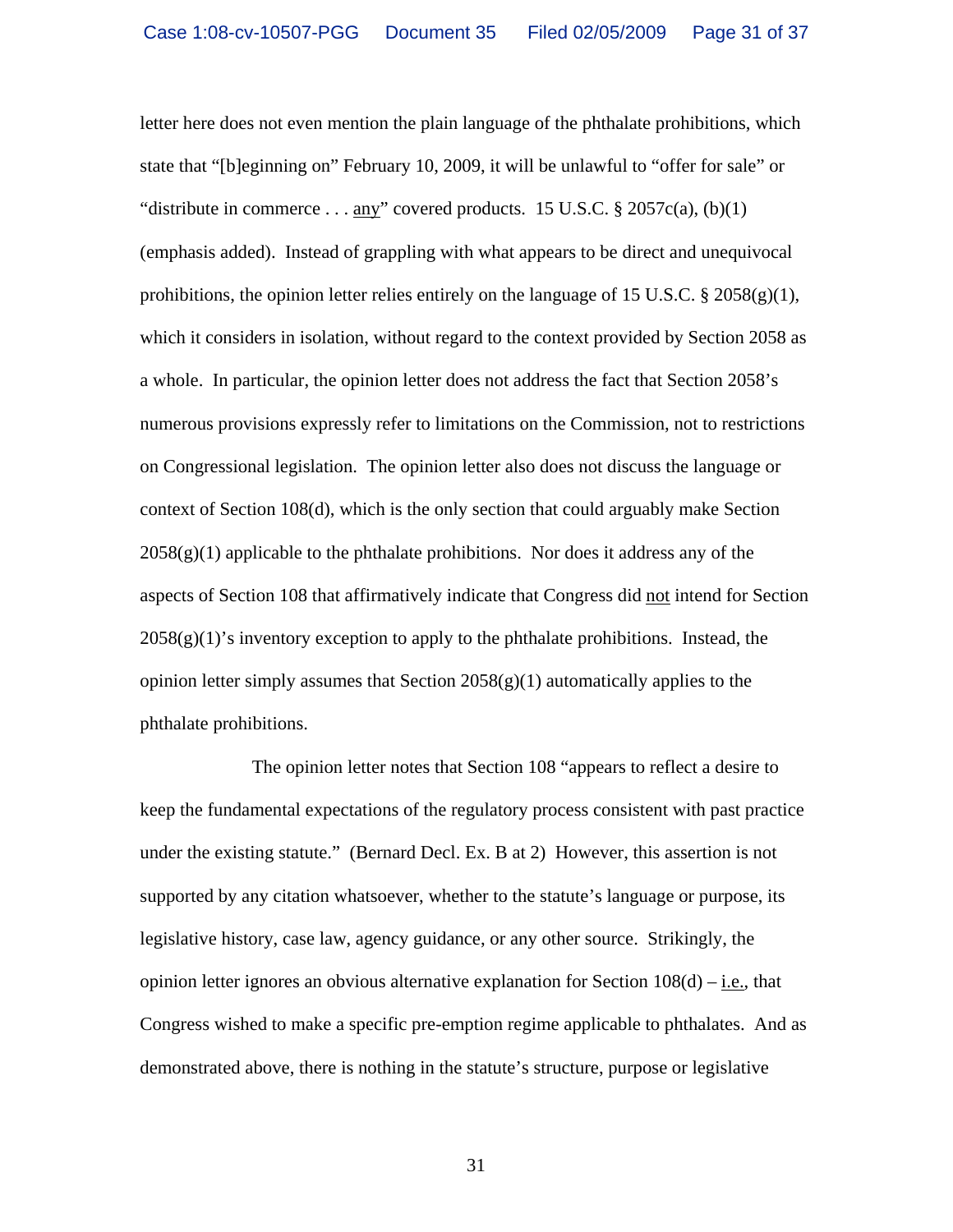history that affirmatively suggests that Congress intended for the inventory exception to apply to the phthalate prohibitions. (See supra Section III).

The opinion letter offers two additional reasons for finding that the phthalate prohibitions, unlike the lead prohibitions, do not apply to existing inventory. First, it notes that Congress regulated lead under a different statutory scheme, namely, the Federal Hazardous Substances Act. However, as explained above (supra pp. 23-26), this fact does not logically support the conclusion that Congress did not intend the phthalate prohibitions to apply to existing inventory. Further, the Commission's reasoning ignores the legislative history, which shows that members of Congress viewed the lead and phthalate provisions as having the same effect of "banning" covered products. (See supra pp. 28-29 & n.13).

Second, the opinion letter states that Congress did not make a "clear statement of unambiguous intent to apply [the phthalate prohibitions] retroactively." (Id.) It further states that in the absence of evidence of such an intent, the Commission will not presume that the phthalate prohibitions apply to existing inventory, in accordance with Landgraf v. USI Film Products, 511 U.S. 244 (1994). The General Counsel opines that the interests that warrant avoiding giving retroactive effect to a statute under Landgraf "are clearly implicated here because the property at issue, products in inventory in the distribution chain, was manufactured prior to any indication from Congress or the Commission that the level of phthalates in those products would be restricted." (Bernard Decl. Ex. B at 2) As discussed below, this assertion is not supported by the facts or the law. (See infra pp. 33-36).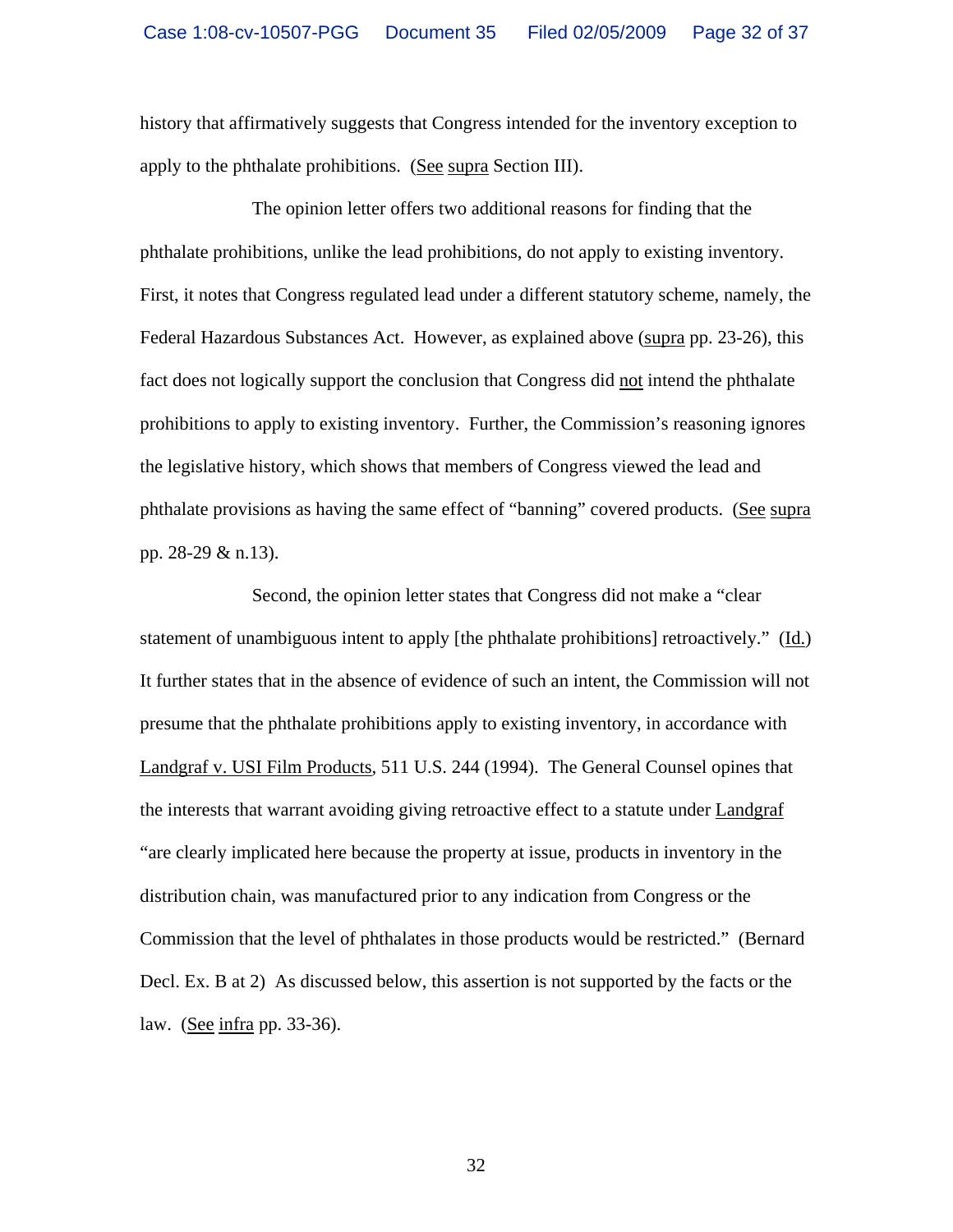Given that the November 17, 2008 opinion letter fails to consider the vast majority of the relevant language of the statute and all of the relevant statutory context, is not well reasoned, and reaches a result that undermines the purpose of the CPSA and the CPSIA, it is not entitled to deference under Skidmore. See, e.g., Cartoon Network LP, LLLP v. CSC Holdings, Inc., 536 F.3d 121, 129 (2d Cir. 2008) (agency opinion not entitled to deference under Skidmore where it failed to account for statute's language); Fed. Election Comm'n v. Political Contributions Data, Inc., 943 F.2d 190, 196 (2d Cir. 1991) (finding advisory opinion unreasonable in part because it was inconsistent with the statute's purpose). Cf. In re New Times Sec. Serv., Inc., 371 F.3d 68, 83-85 (2d Cir. 2004) (finding agency interpretation persuasive under Skidmore because it furthered the statute's goals and was supported by the legislative history).

#### **B. The Commission's Retroactivity Arguments Are Not Well Founded and Do Not Warrant Deferring to the Commission's Opinion**

The Commission's opinion letter, and the Commission's briefs here, assert that applying the phthalate prohibitions to inventory existing as of February 10, 2009, would implicate retroactivity concerns. (See Def. Br. at 24-25) When retroactivity concerns are raised, the first question for the Court is "whether Congress 'has expressly prescribed the statute's proper reach'  $-\underline{i.e.}$ , whether Congress clearly intended a retroactive application. . . . If Congress has spoken clearly, 'the inquiry is over and the court must implement Congress's intent . . . .'" Guaylupo-Moya v. Gonzales, 423 F.3d 121, 129-30 (2d Cir. 2005) (internal citations omitted). The Court has found that Congress expressly prescribed the reach of the phthalate prohibitions, and that Congress unequivocally and unambiguously chose to extend the reach of the prohibitions to all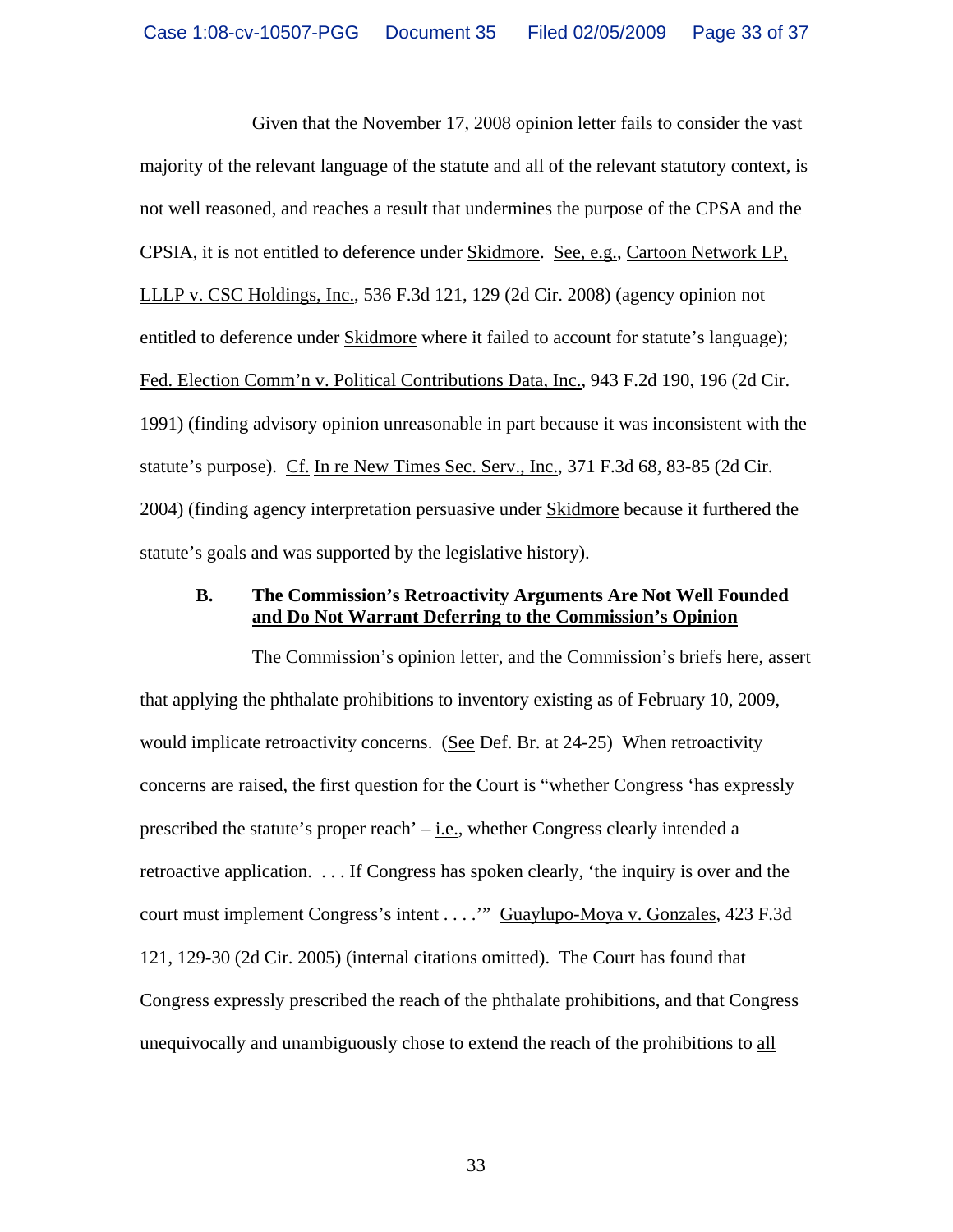covered products, regardless of their date of manufacture, as of February 10, 2009. (See supra Section III)

Assuming that the phthalate prohibitions could be considered ambiguous as to inventory, however, the Commission's retroactivity arguments are still unpersuasive. On their face, the phthalate prohibitions are not retroactive. The CPSIA was enacted on August 14, 2008. (Pub. L. No. 110-314) Section 239(a) of the CPSIA, entitled "Effective dates," states that "[e]xcept as otherwise specifically provided in this Act, this Act and the amendments made by this Act shall take effect on the date of enactment of this Act," i.e., on August 14, 2008. 15 U.S.C. § 2051 note. Section 239(b) provides that certain sections of the CPSIA – but not Section 108 – will become effective some time after the date of enactment. Id. Therefore, the statutory "effective date" of the phthalate prohibitions is August 14, 2008. Those prohibitions make new conduct unlawful beginning 180 days later, on February 10, 2009. They do not change the legality of prior committed acts.

The Commission cites no cases that support its contention that a statute that makes future conduct unlawful has a retroactive effect. Instead, it relies entirely on Landgraf v. USI Film Prods., 511 U.S. 244 (1994). However, Landgraf deals not with future conduct, but instead considers whether new statutory remedies should be available in cases concerning conduct that occurred before the statute's enactment. Id. at 283-84. This case presents no such issue, because the phthalate prohibitions do not attach new legal consequences to conduct that has already occurred. Instead, the new legal consequences flowing from the phthalate prohibitions unequivocally apply only to conduct that occurs 180 days or more after the prohibitions were enacted.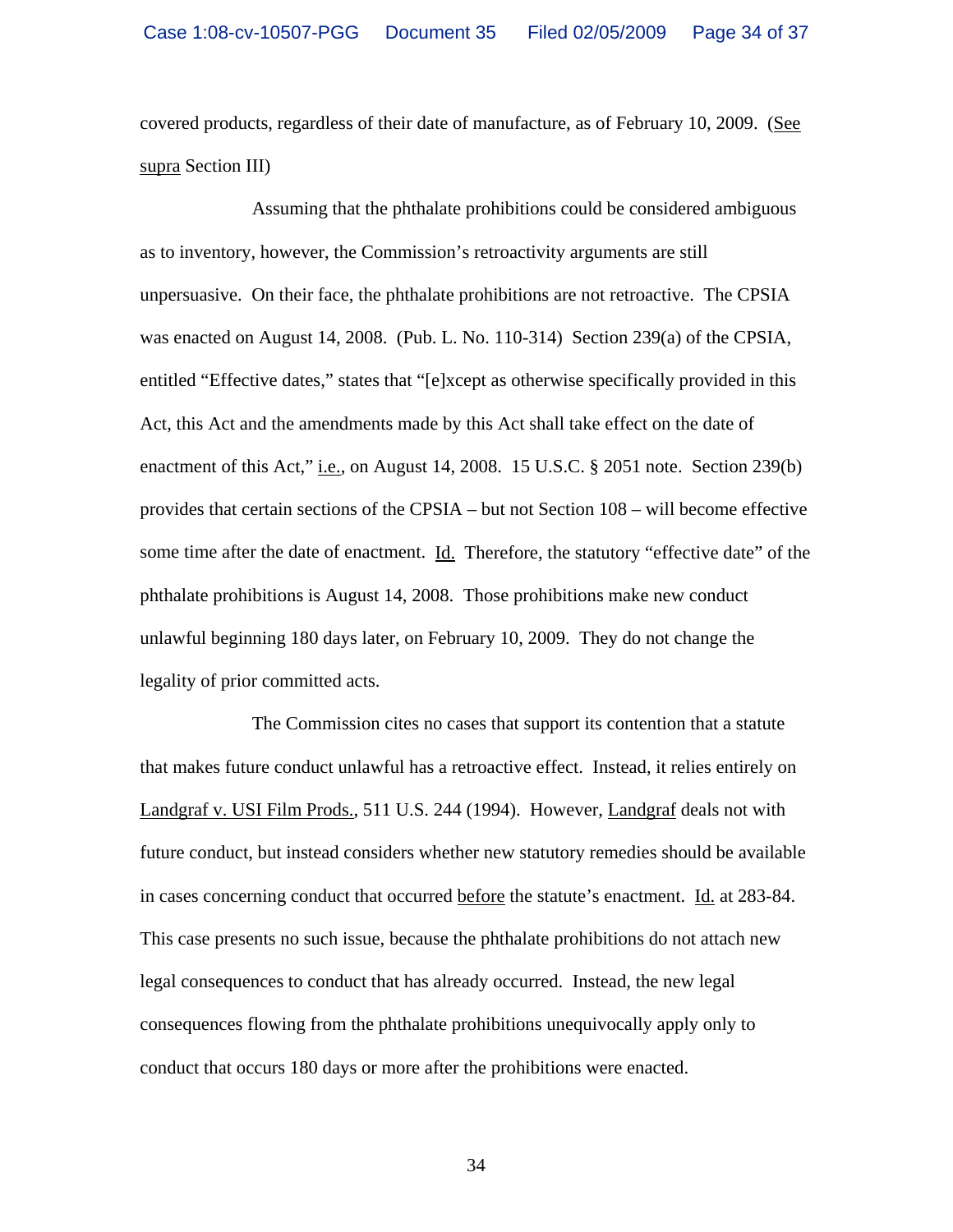In the opinion letter, the Commission argues that its interpretation is necessary to avoid giving retroactive effect to the phthalate prohibitions because "the property at issue, products in inventory in the distribution chain [as of February 10, 2009], was manufactured prior to any indication from Congress or the Commission that the level of phthalates in those products would be restricted." (Bernard Decl. Ex. B)  $^{14}$  $^{14}$  $^{14}$ However, this reasoning is not supported by the facts or by Landgraf.

As to the facts, a phthalate prohibition was proposed in the Senate as early as March 4, 2008, see 154 Cong. Rec. S1531-02, 2008 WL 582292, at \*S1544, and the final phthalate prohibitions became law on August 14, 2008, at which point parties had clear notice that the level of phthalates in covered products would be restricted. Thus, even under the Commission's logic, the phthalate prohibitions would be retroactive at most with respect to products manufactured prior to August 14, 2008.

Landgraf, however, does not support the assertion that the phthalate prohibitions are retroactive because they change parties' expectations with respect to products that have already been manufactured. As the **Landgraf** court explained, "[e]ven uncontroversially prospective statutes may unsettle expectations and impose burdens on past conduct," but that does not mean that they are retroactive as a matter of law. Id., 511 U.S. at 270 n.24. For example, "a new property tax or zoning regulation may upset the

<span id="page-34-0"></span> $14$  In its brief, the Commission suggests that its interpretation is consistent with its own past practice, based on legislative history concerning its powers. A 1972 House report discussing Section  $2058(g)(1)$  states: "Thus the Commission could not establish a retroactive date for any consumer product safety rule which embodies a product safety standard." (H. Rep. No. 92-1153 at 37) This excerpt suggests that in 1972, the author of the House report believed that applying new safety standards to existing inventory would give such standards "retroactive" effect. However, this legislative history is not informative as to Congress's intent in 2008 with respect to the phthalate prohibitions, nor does it shed any light as to the phthalate prohibitions themselves, which were enacted by Congress and not promulgated by the Commission.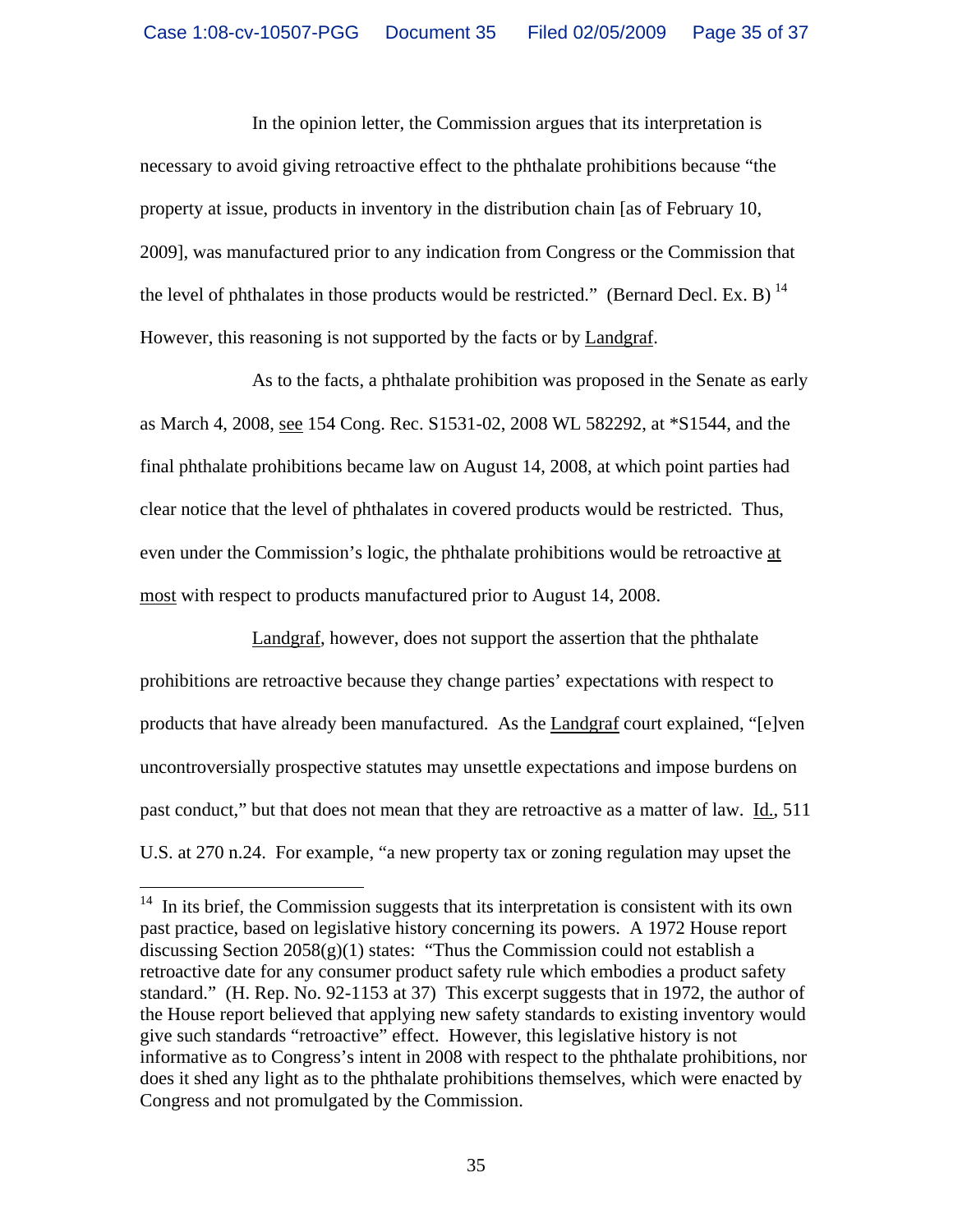reasonable expectations that prompted those affected to acquire property," and "a new law banning gambling harms the person who had begun to construct a casino before the law's enactment or spent his life learning to count cards." Id. The potential harm that may be caused by the phthalate prohibitions is similar, and does not render the phthalate prohibitions retroactive.

Indeed, at oral argument, the Commission effectively abandoned its reliance on Landgraf (Tr. at 33:10-34:1), despite the fact that the retroactivity analysis was central to the General Counsel's opinion. This abandonment further illustrates why the opinion letter is not entitled to deference under Skidmore.

#### **CONCLUSION**

For the reasons set forth above, the Court finds that the phthalate prohibitions unambiguously apply to existing inventory, and that the Commission's opinion to the contrary must be set aside. Therefore, it is hereby:

ORDERED that Plaintiffs' motion for summary judgment (Docket No. 13) is GRANTED;

ORDERED that Defendant's cross-motion for summary judgment (Docket No. 12) is DENIED;

DECLARED that Defendant has violated the Consumer Product Safety Improvement Act and the Administrative Procedure Act; and